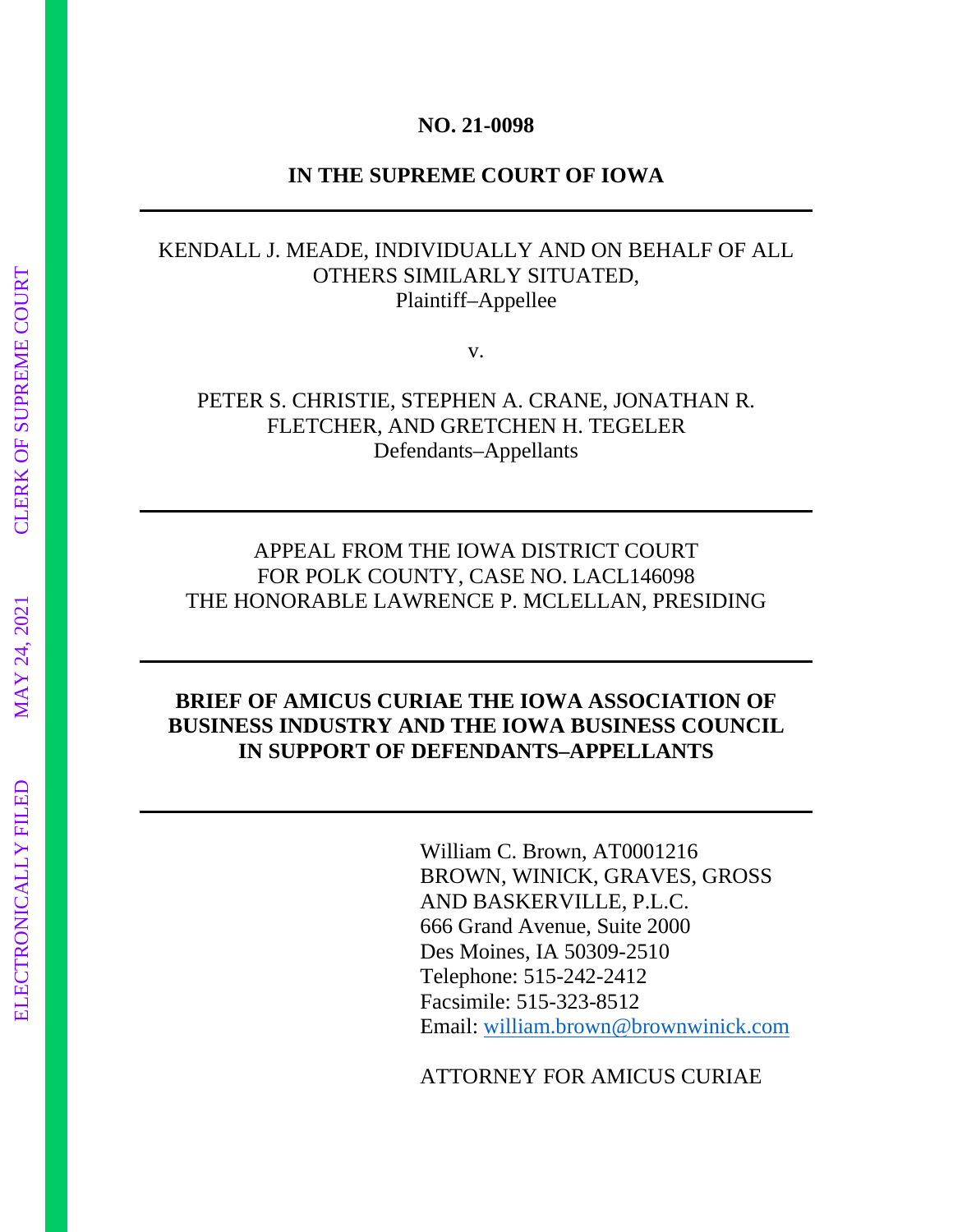## **TABLE OF CONTENTS**

| $\mathbf{I}$ . | Iowa should adopt the U.S. Supreme Court's pleading standards<br>set forth in <i>Bell Atlantic v. Twombly</i> with respect to shareholder<br>claims of breach of fiduciary duty of directors 13                                                                                                                                      |
|----------------|--------------------------------------------------------------------------------------------------------------------------------------------------------------------------------------------------------------------------------------------------------------------------------------------------------------------------------------|
| П.             | Iowa should adopt the Delaware Supreme Court's approach in<br>Kahn v. M & F Worldwide Corp. to majority purchases of                                                                                                                                                                                                                 |
| Ш.             | The Kahn v. M & F Worldwide Corp. Approach is Consistent<br>with Iowa Code sections 490.830 and 490.831.  18                                                                                                                                                                                                                         |
| IV.            | Since Iowa Code section 490.831 places the burden of proof on<br>the Plaintiff with respect to establishing the inapplicability of<br>any of the provisions of subsection $1(a)$ and the application of<br>one of the provisions of subsection 1(b), Plaintiff should be<br>required to allege facts to support this burden to avoid |
| V.             | Plaintiff failed to plead facts sufficient to survive Defendants'<br>Motion to Dismiss if the principles of Kahn v. M & F                                                                                                                                                                                                            |
|                |                                                                                                                                                                                                                                                                                                                                      |
|                |                                                                                                                                                                                                                                                                                                                                      |
|                |                                                                                                                                                                                                                                                                                                                                      |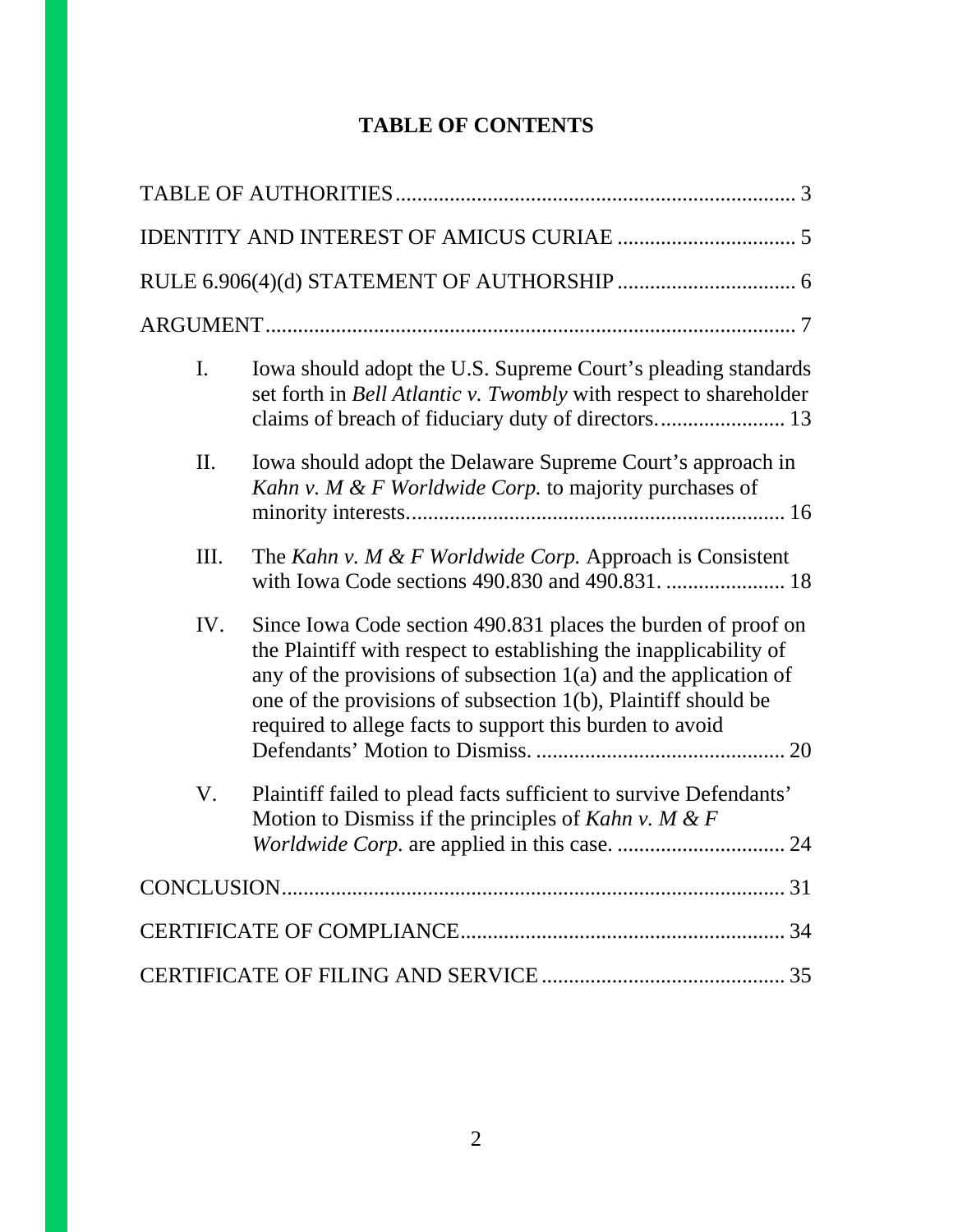## **TABLE OF AUTHORITIES**

# **Cases**

| Hawkeye Foodservice Distrib., Inc. v. Iowa Educators Corp. 812 N.W.2d      |
|----------------------------------------------------------------------------|
| In re Trulia, Inc. Stockholder Litigation, 129 A.3d 884 (Del. Chancery Ct. |
| Kahn v. M & F Worldwide Corp., 88 A.3d 635 (Del. 2014) 16, 17, 18, 25      |

# **Statutes**

# **Other Authorities**

| Axis Insurance Blog, The Cost of D&O Litigation. Blog.axis.com 12                                                                             |
|-----------------------------------------------------------------------------------------------------------------------------------------------|
| Chubb, From Nuisance to Menace: The Rising Tide of Securities Class                                                                           |
| Cornerstone Research, Securities Class Action Filings, 2019 in Review,<br>https://www.cornerstone.com./Publications/Reports/Securities-Class- |
| Directors and Officers Insurance Rates Surge on Fears of Coronavirus                                                                          |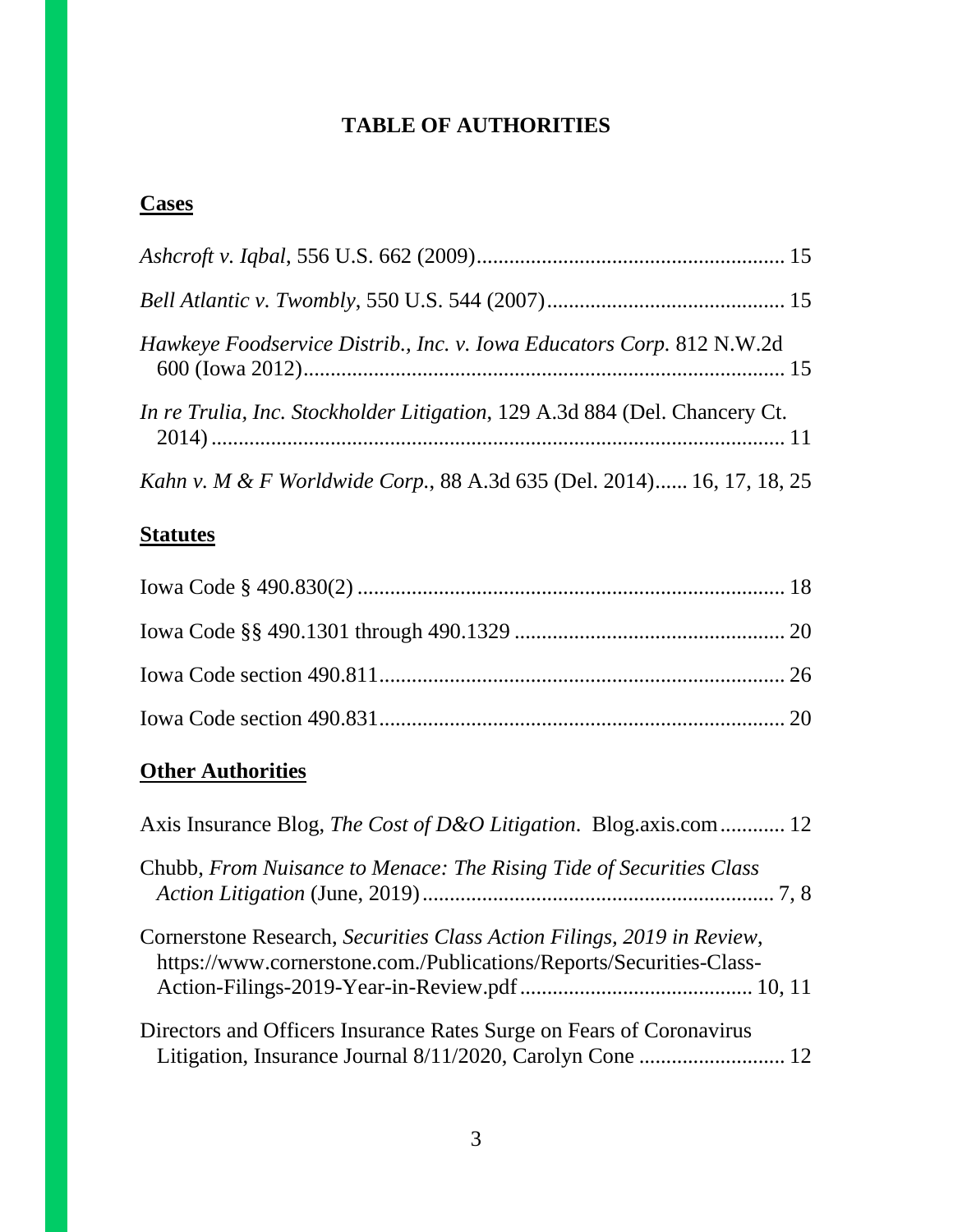| Insurance Magazine,<br>www.insurancebusinessmag.com/us/news/professional-litigation-and-                                                                                                                                      |  |
|-------------------------------------------------------------------------------------------------------------------------------------------------------------------------------------------------------------------------------|--|
|                                                                                                                                                                                                                               |  |
| Litigation Cost Survey of Major Companies, U.S. Chamber Institute for                                                                                                                                                         |  |
| Meade v. EMC Insurance Group, CASE NO. LACL146098, at p. 3 (Polk                                                                                                                                                              |  |
| Model Business Corporation Act (2016 Revision) (Dec. 9, 2016)  13                                                                                                                                                             |  |
| Olga Koumrian, Research, Settlements of Shareholder Litigation Involving<br>Merger and Acquisitions – Review of 2013 M & A Litigation, note 42 at 1<br>(2014). https://www.cornerstone.com./Publications/Reports/Settlements- |  |
|                                                                                                                                                                                                                               |  |
| Robert B. Thompson and Randall S. Thomas, The New Look of Shareholder<br>Litigation: Acquisition-Oriented Class Actions, 57 Vanderbilt Law Review                                                                             |  |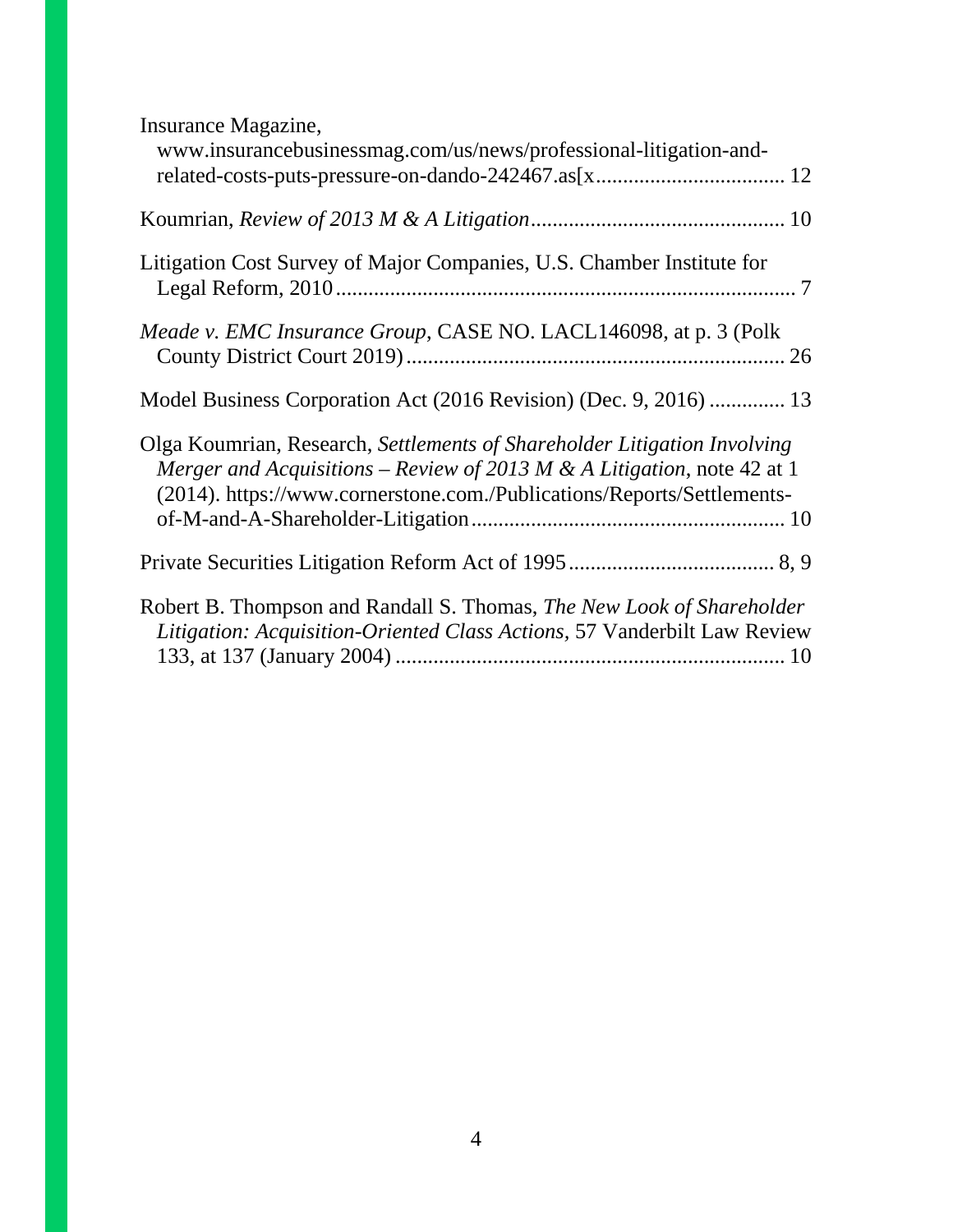#### **IDENTITY AND INTEREST OF AMICUS CURIAE**

The amicus curiae in this case are the Iowa Association of Business and Industry ("ABI") and the Iowa Business Council ("IBC"). The interests of the amicus curiae are to advocate for judicial decisions in cases involving Iowa businesses to be fair and impartial and to appropriately limit the use of judicial resources in the resolution of such cases.

ABI has been the voice of Iowa business since 1903. ABI is the largest business network in the state and has a long legacy of advocating for a competitive business climate in Iowa. As members of ABI, business leaders are able to help influence public policy, engage with other corporate leaders and learn from experts on how to address the top challenges facing Iowa businesses. ABI has 1,500-plus members employing 330,000 Iowans.

IBC is a nonpartisan, nonprofit organization whose membership consists of 22 of Iowa's largest employers. The board of directors consists of the CEO or top executive of each member company. In the aggregate, IBC members employ more than 172,000 Iowans and have a combined payroll of more than \$9 billion. IBC's primary mission is to serve as a catalyst for economic growth in Iowa through global thought leadership, research, and advocacy.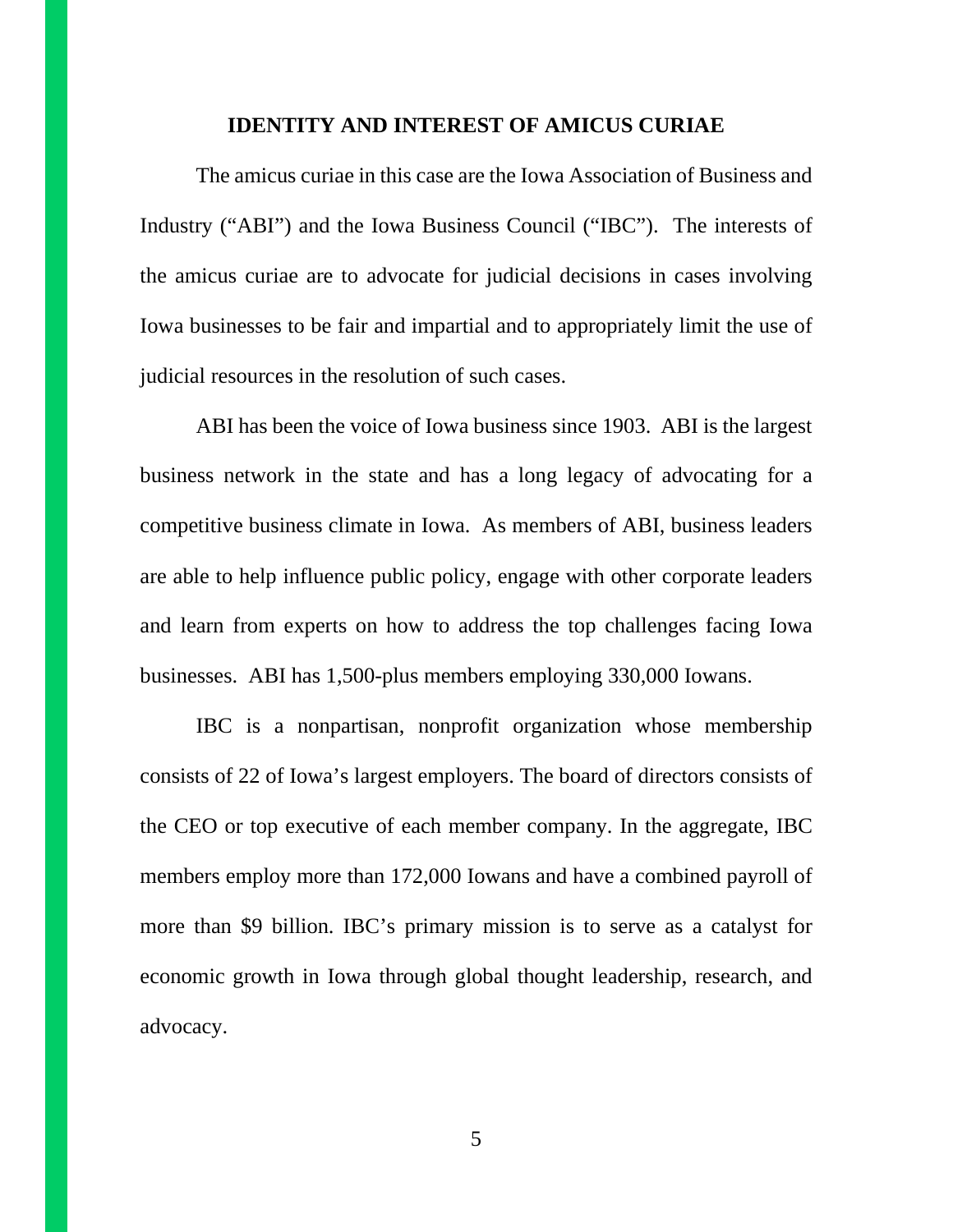### **RULE 6.906(4)(d) STATEMENT OF AUTHORSHIP**

This amicus curiae brief was authored entirely by counsel for ABI and IBC. No party or party's counsel contributed money to fund the preparation or submission of the brief, and no person other than ABI and IBC contributed money to fund the preparation or submission of the brief.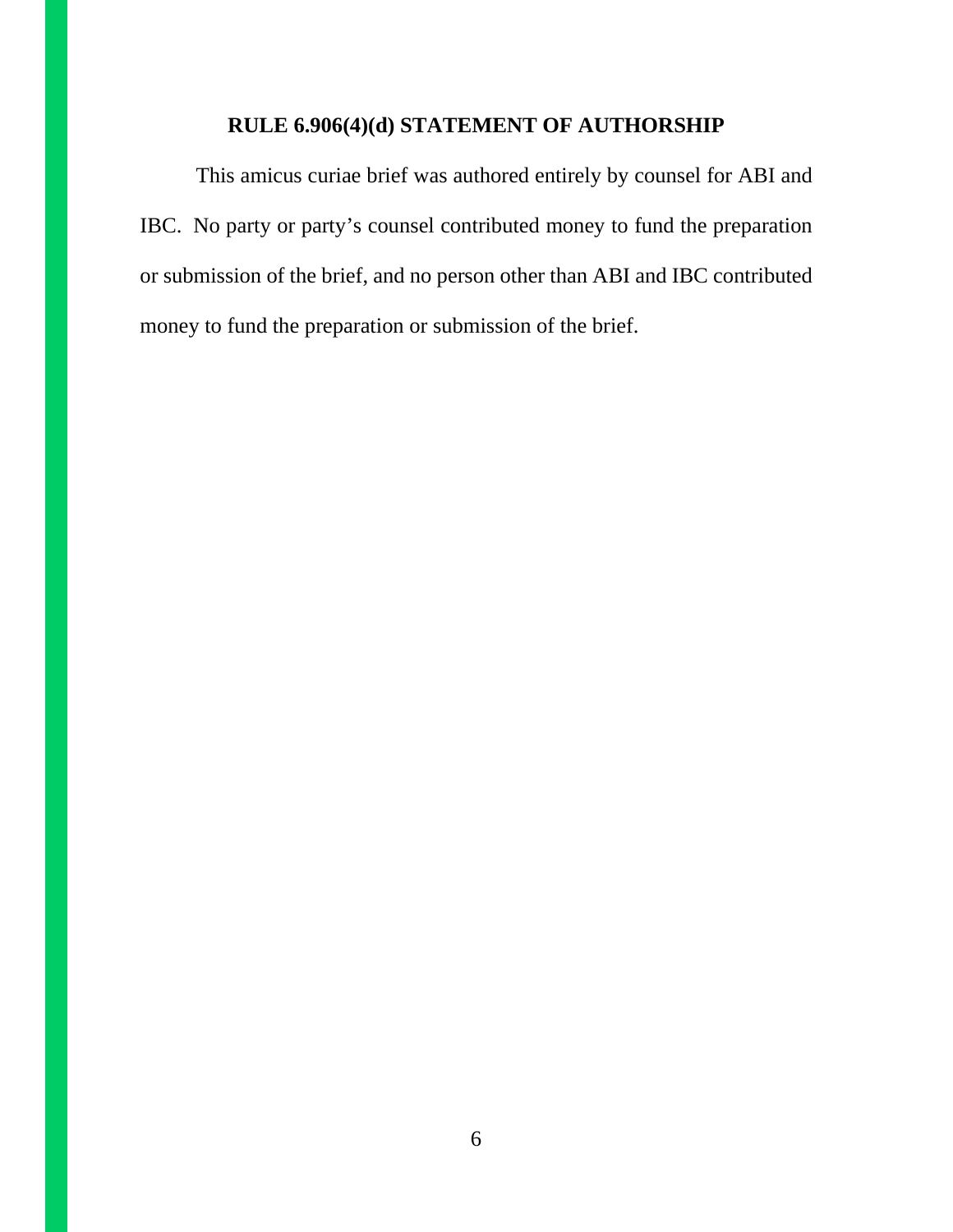#### **ARGUMENT**

Litigation defense costs have become an increasing problem for corporations in the United States in the new millennium. A 2010 survey by the U.S. Chamber Institute for Legal Reform indicates that average litigation costs among responding Fortune 200 companies as a percentage of corporate revenue had increased by seventy-eight percent in the period from 2000 through 2008.<sup>1</sup> Among respondents to the survey, average annual litigation costs increased from \$66 million in 2000 to \$115 million in 2008 – a rate of growth of approximately nine percent per year.<sup>2</sup> According to the U.S. Chamber research, litigation costs in the U.S. are four to nine times higher than outside of the United States.<sup>3</sup>

The magnitude of this problem has only increased in subsequent years. A June 2019 study by Chubb, the largest publicly traded insurer in the United States, reported that the volume of securities class action lawsuits had more than doubled in the previous four years.<sup>4</sup> The study also indicates that in the prior five years, a staggering two-thirds of the enormous costs of merger-

<sup>&</sup>lt;sup>1</sup> "Litigation Cost Survey of Major Companies", U.S. Chamber Institute for Legal Reform, 2010

<sup>2</sup> *Id.*

<sup>3</sup> *Id.*

<sup>4</sup> Chubb, *From Nuisance to Menace: The Rising Tide of Securities Class Action Litigation* (June, 2019).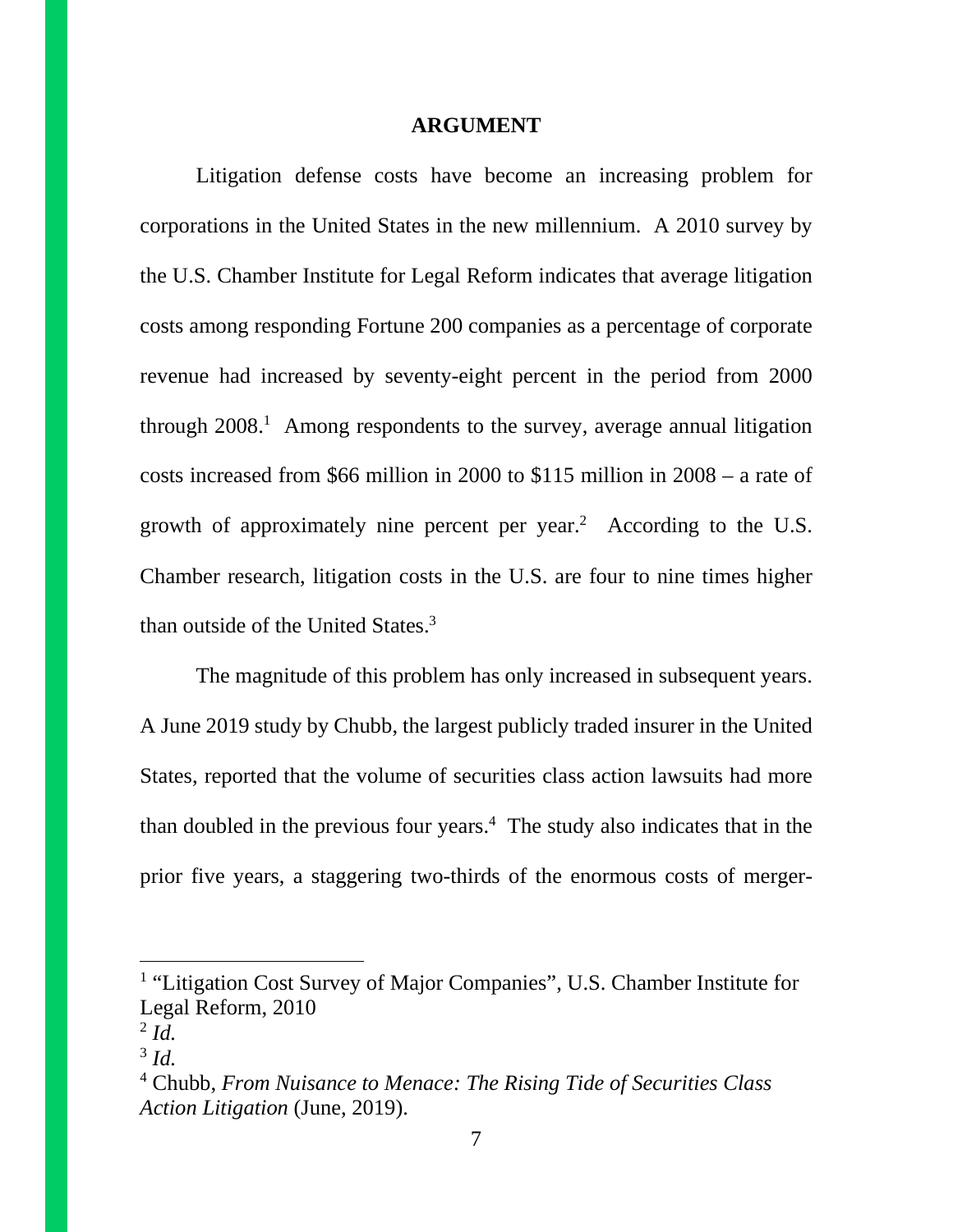objection lawsuits have been paid to the lawyers.<sup>5</sup> In eighty-five percent of such cases that were settled, the shareholders received no payout.<sup>6</sup> Frequently, the only winners in these cases are the lawyers. And since individual plaintiffs often only have a small financial interest in the litigation, there is frequently no effective supervision of the plaintiffs' attorneys by the actual parties in interest.

The growth in securities class action lawsuits dates back to the 1990's. At that time, most of these lawsuits were in the federal courts claiming inadequate disclosure in proxy materials associated with the proposed transaction.

In 1995, Congress responded by enacting the Private Securities Litigation Reform Act ("PSLRA"), $^7$  applicable to class action securities litigation in federal courts. The most significant provisions in the PSLRA created the presumption that the lead plaintiff in the case be the shareholder

<sup>&</sup>lt;sup>5</sup> *Id*. This includes both fees of the plaintiffs' attorneys and the defense attorneys.

<sup>&</sup>lt;sup>6</sup> *Id.* This is no doubt largely due to cases in which inadequate disclosure to shareholders is alleged and the parties settle with modifications to the disclosure and the payment of substantial legal fees to the plaintiffs' attorneys.

<sup>7</sup> Private Securities Litigation Reform Act of 1995, §101, 15 U.S.C. §78u-4(b)(2) (2012).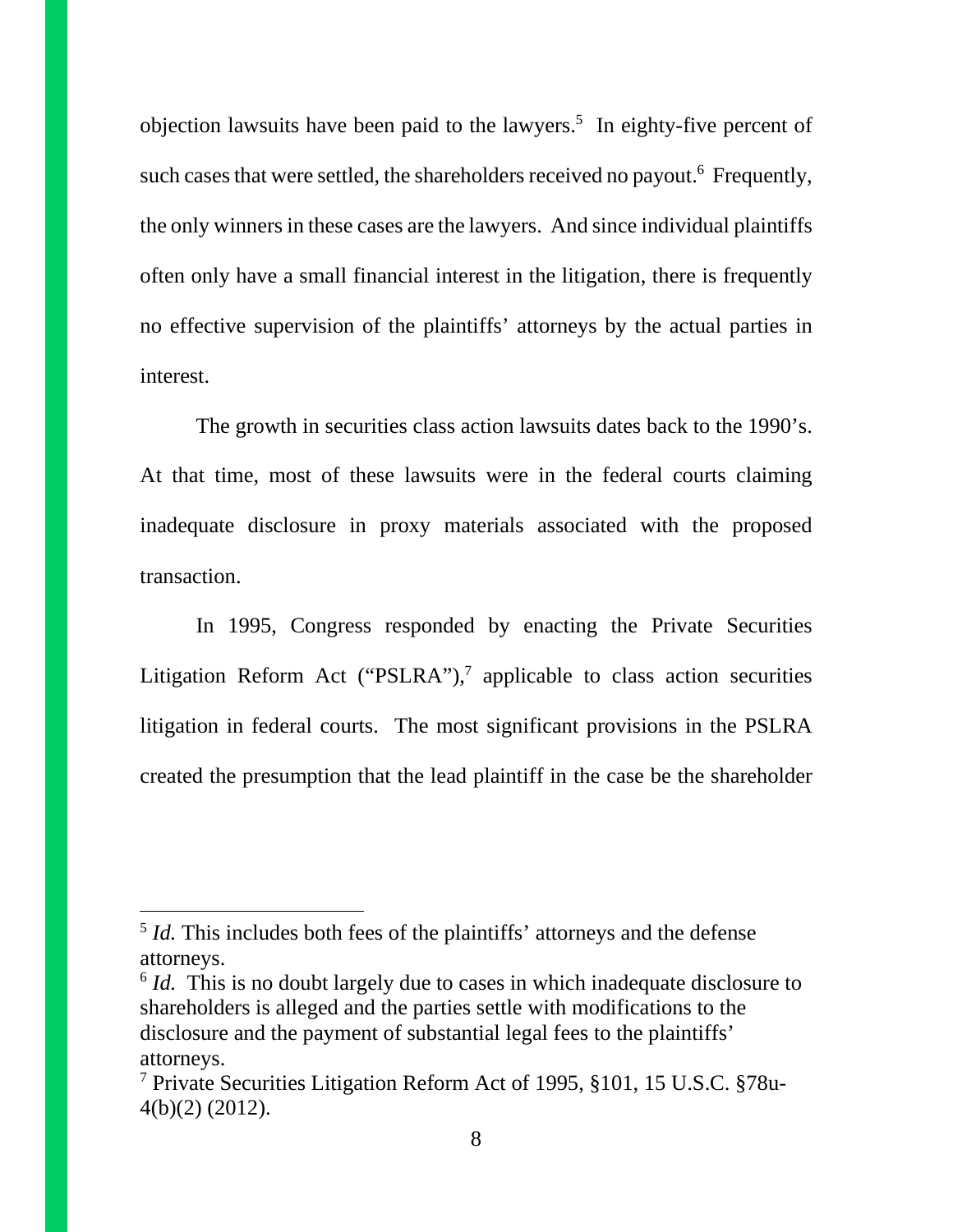with the largest financial stake in the matter<sup>8</sup> and required the lead plaintiff to select and retain counsel to represent the class, subject to court approval.<sup>9</sup> However, this law also heightened the pleading requirements, thereby making it more difficult for plaintiffs to survive a motion to dismiss.<sup>10</sup> For a time, these changes decreased the incidence of such litigation by increasing the role of institutional investors, who had large financial stakes in the litigation and thus a substantial incentive to effectively monitor their attorneys and reduce the plaintiffs' attorneys fee awards in the litigation.<sup>11</sup>

However, after the dot-com bubble at the beginning of the new millennium, such cases began to increase again. Much of that increase was attributable to the emergence of more class action merger-objection lawsuits.<sup>12</sup> Unlike the litigation governed by the PSLRA, which is only

<sup>&</sup>lt;sup>8</sup> *Id.*, §78u-4(a)(3)(B)(iii)(I)(bbb). Unfortunately, this presumption does not always result in the largest minority shareholder being the lead plaintiff since such a lead plaintiff is not mandatory.

 $9^9$  *Id.*,  $$78u-4(a)(3)(B)(v)$ .

<sup>&</sup>lt;sup>10</sup> 15 U.S.C. §78u-4(b)(1)(B) (2012). Because of the high discovery costs in these cases borne disproportionately by the defendants, resolving cases at the Motion to Dismiss stage has become increasingly important in managing litigation costs.

 $11$  A substantial part of the problem with such litigation is the absence of a plaintiff with a sufficient financial interest in the litigation to be enticed to aggressively oversee the litigation and the fee awards. As a result, the plaintiffs' attorneys run the show and are the principal party with an interest in the litigation because of the relative size of the attorney fee awards. <sup>12</sup> *See* Olga Koumrian, Research, *Settlements of Shareholder Litigation Involving Merger and Acquisitions – Review of 2013 M & A Litigation*, note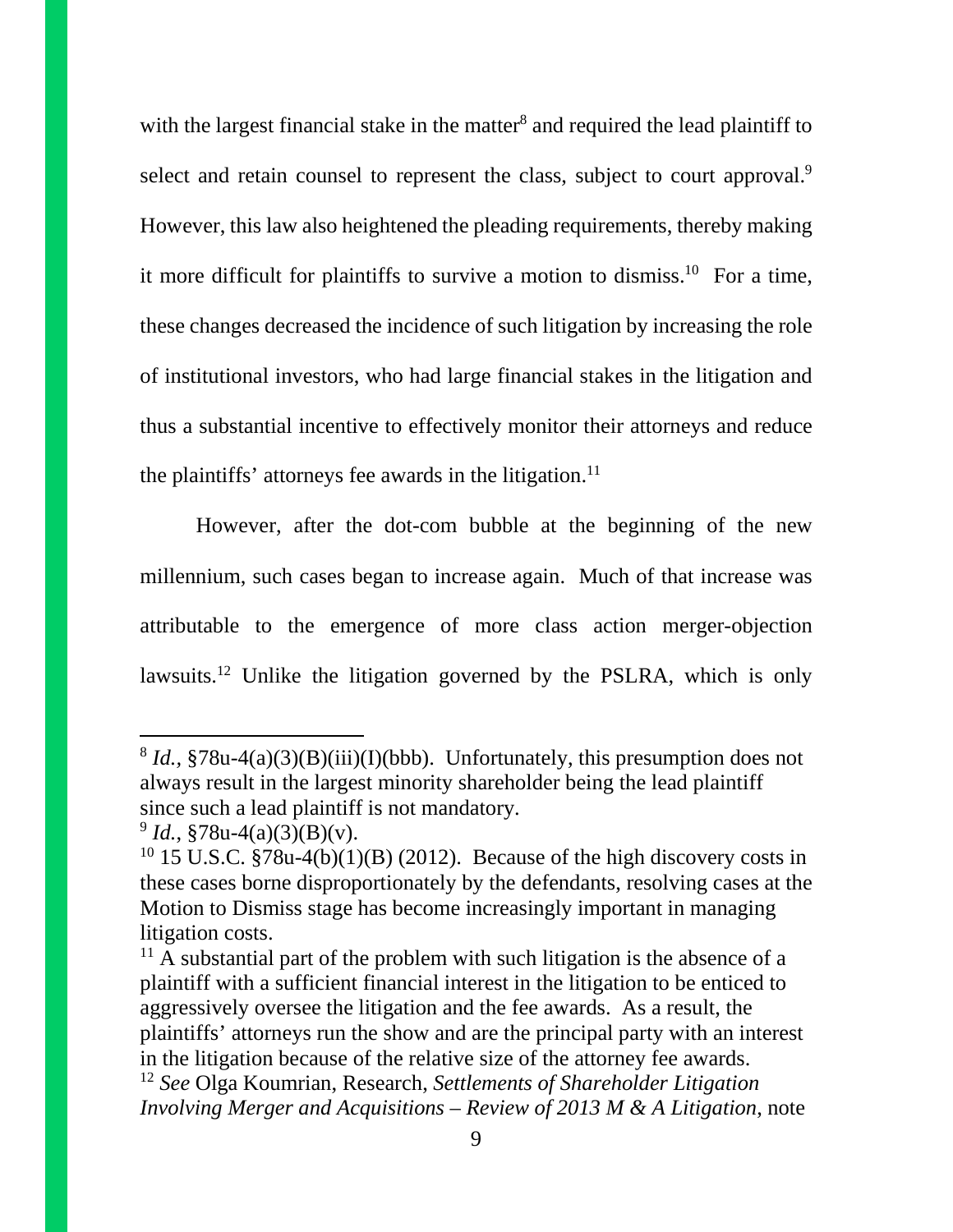applicable in federal court proceedings, in merger-objection litigation, plaintiffs could often forum shop and file in any number of state courts. One author indicates that eighty percent of the class action suits in Delaware, in which most publicly traded corporations are organized, were actions challenging corporate acquisitions, such as in this case.<sup>13</sup> Moreover, in a review of 2013 mergers and acquisitions litigation, it was reported that ninetythree percent of all public company mergers were subject to litigation.<sup>14</sup>

The incidence of class action securities lawsuits has continued to increase later in the second decade of the new millennium. In 2019, despite the reduction in the number of public companies, there were more class action securities lawsuits filed than in any previous year.<sup>15</sup> There were also nearly twice as many such cases filed during that year as the average number of

<sup>42</sup> at 1 (2014).

https://www.cornerstone.com./Publications/Reports/Settlements-of-M-and-A-Shareholder-Litigation.

<sup>13</sup> Robert B. Thompson and Randall S. Thomas, *The New Look of Shareholder Litigation: Acquisition-Oriented Class Actions,* 57 Vanderbilt Law Review 133, at 137 (January 2004). While this case does not involve the acquisition of control as in many acquisitions, it is nevertheless a corporate acquisition in the sense that it results in 100% corporate ownership rather than just a controlling interest.

<sup>14</sup> See Koumrian, *Review of 2013 M & A Litigation, supra*, note 42, at 1. <sup>15</sup> Cornerstone Research, *Securities Class Action Filings, 2019 in Review*, https://www.cornerstone.com./Publications/Reports/Securities-Class-Action-Filings-2019-Year-in-Review.pdf, at p.1.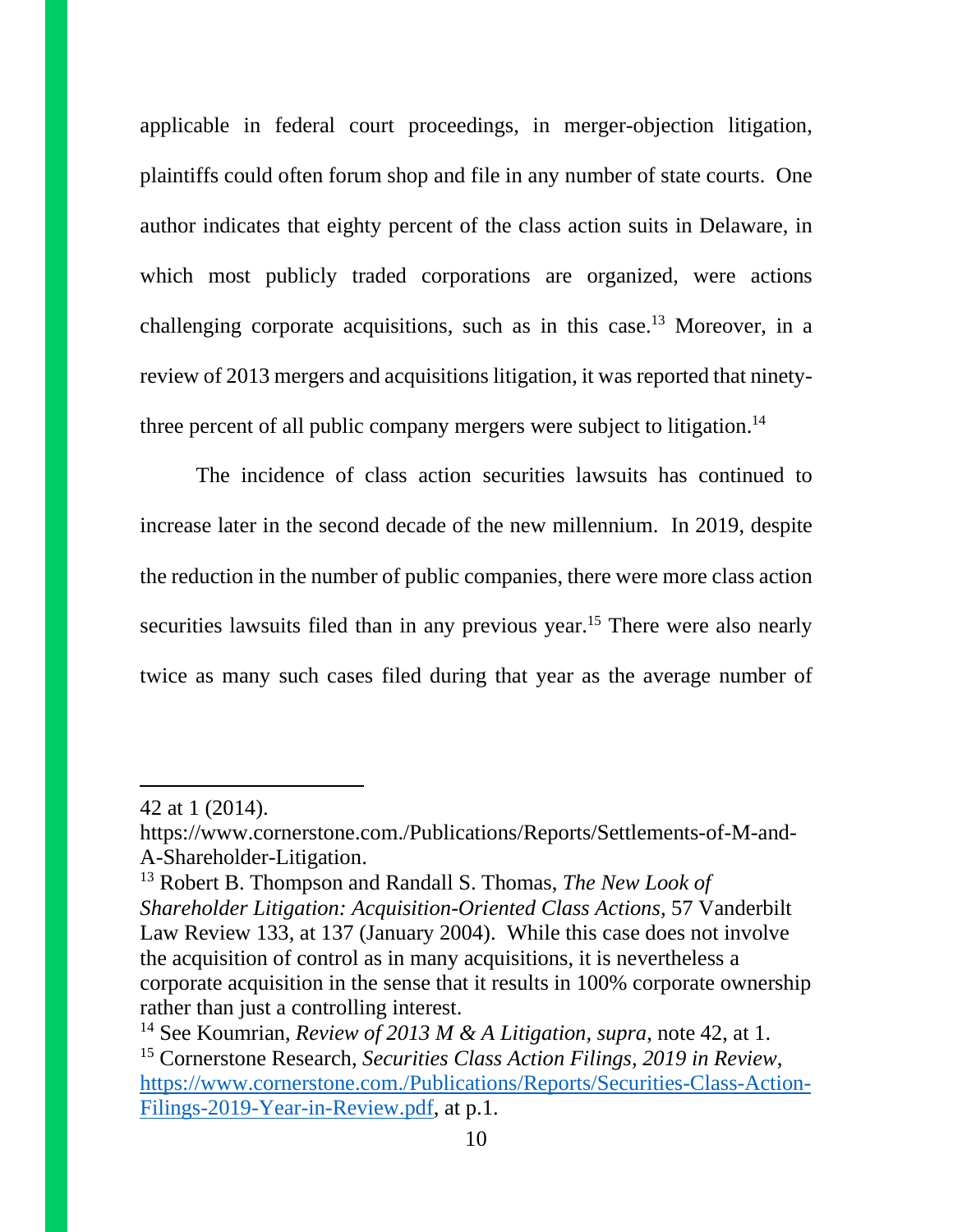annual cases filed in the period from 1997 through 2018.<sup>16</sup> Also in 2019, 7.2% of S&P 500 companies were subject to such litigation in federal courts.<sup>17</sup>

The Delaware Chancery Court responded to cases benefitting only the lawyers in 2014 in *In re Trulia, Inc. Stockholder Litigation*<sup>18</sup> by refusing to approve a settlement which provided for only increased disclosures and no payments to the class members. As a result of the *Trulia* decision, plaintiffs are now shifting to filing in other jurisdictions which may or may not apply *Trulia* and which have substantially less experience in handling such cases than the Delaware courts.

While certainly access to the courts for fair resolution of disputes is an important part of our civil justice system, that objective should be balanced against the effects of the explosion of such litigation on our economic system and the extreme burden it has put on courts in this country, which deprives other litigants of their access to fair and timely court resolution of their disputes. This has particularly been a concern for public companies, whose insurance premiums for Directors and Officers Liability insurance have

 $16$  *Id.* 

 $^{17}$  *Id.* 

<sup>18</sup> *In re Trulia, Inc. Stockholder Litigation*, 129 A.3d 884 (Del. Chancery Ct. 2014).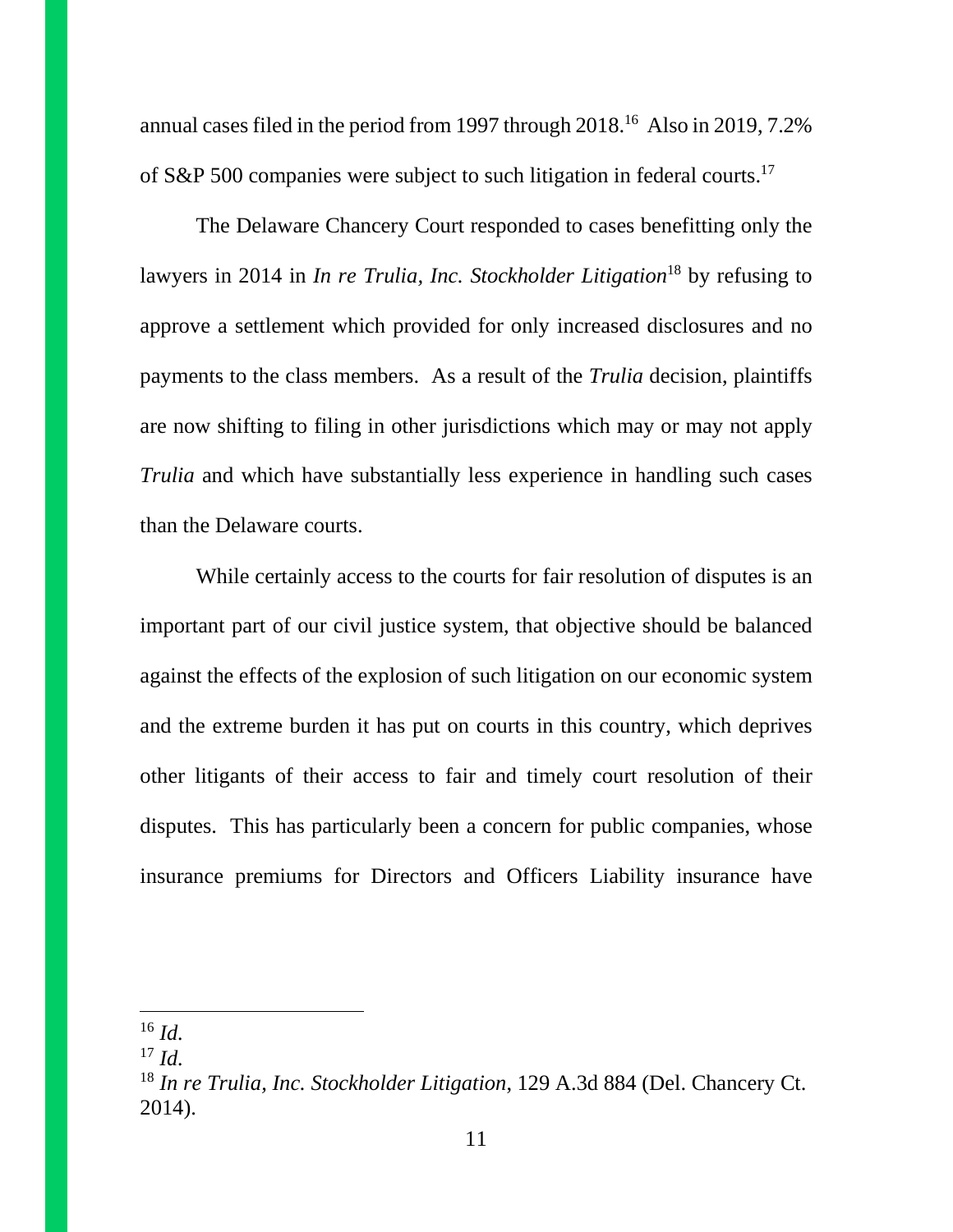skyrocketed.<sup>19</sup> Further aggravated by the pandemic, insurance broker Gallagher has reported that some public companies have seen Directors and Officers Liability insurance premiums increase by as much as two thousand percent.<sup>20</sup> Shareholder litigation has also had an adverse impact on the recruitment of independent outside directors of large companies, since the threat of such directors becoming embroiled in lengthy and time-consuming litigation has increased exponentially. Independent outside directors in corporations owned by a diverse group of shareholders (whether publicly traded or not) serve a critically important function to help protect the interests of minority shareholders and shareholders who have purchased their stock in the public securities markets.

Litigation costs not only adversely affect the owners and directors of these companies, they also result in increased consumer prices for their

<sup>&</sup>lt;sup>19</sup> One blogger in the insurance industry in 2018 reported that 44% of private companies have experienced a loss according to the Chubb 2013 Private Company Risk Survey. Axis Insurance Blog, *The Cost of D&O Litigation*. Blog.axis.com. This not only results in significant increases in D&O insurance rates, it threatens the insurance industry as increased litigation results in losses outpacing premium increases. See also a December 28, 2020, article in Insurance Magazine,

www.insurancebusinessmag.com/us/news/professional-litigation-andrelated-costs-puts-pressure-on-dando-242467.as[x.

<sup>&</sup>lt;sup>20</sup> "Directors and Officers Insurance Rates Surge on Fears of Coronavirus Litigation", Insurance Journal 8/11/2020, Carolyn Cone.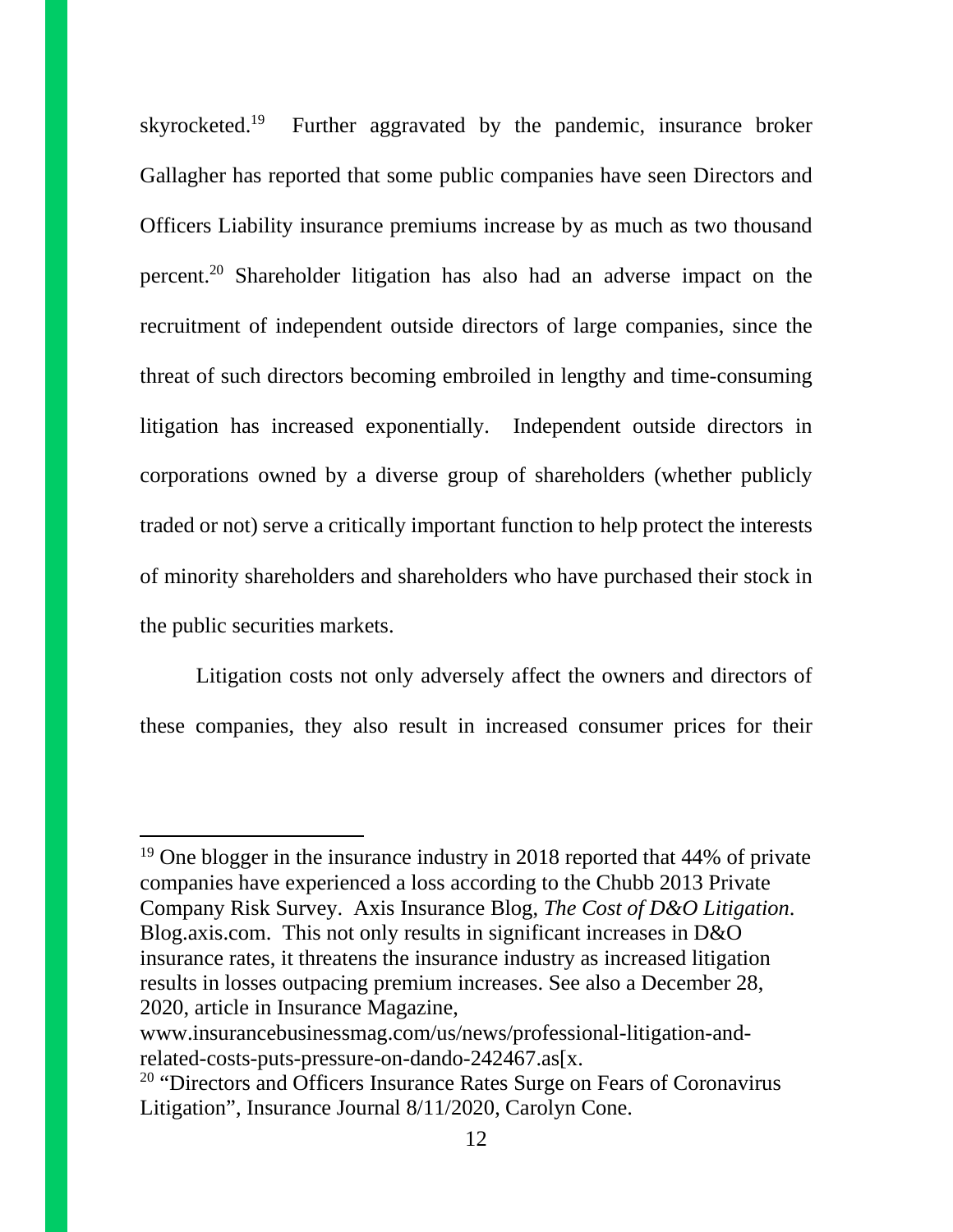products and decreased global competitiveness of those companies. The ripple effect on the economy is staggering.

I. Iowa should adopt the U.S. Supreme Court's pleading standards set forth in *Bell Atlantic v. Twombly* with respect to shareholder claims of breach of fiduciary duty of directors.

In an effort to stem the tsunami of increasing corporate litigation defense costs and to provide greater certainty to corporations and their shareholders, there have been ongoing efforts to revise the Model Business Corporation Act, upon which Iowa's corporate law is based, to stringently limit the liability of directors for their actions. As noted in the Official Comment to the 2016 Revision of the Model Business Corporation Act:

Boards of directors and corporate managers make numerous decisions that involve the balancing of risks and benefits for the enterprise. Although some decisions turn out to have been unwise or the result of a mistake of judgment, it is not reasonable to impose liability for an informed decision made in good faith which with the benefit of hindsight turns out to be wrong or unwise. Therefore, as a general rule, a director is not exposed to personal liability for injury or damage caused by an unwise decision and conduct conforming with the standards of section 8.30 will almost always be protected regardless of the end result. $^{21}$ 

While it is appropriate to give heightened review to transactions in which directors have a conflict of interest, the Model Business Corporation

<sup>&</sup>lt;sup>21</sup> See Model Business Corporation Act (2016 Revision) (Dec. 9, 2016), at  $\S$ 8.31, Official Comment.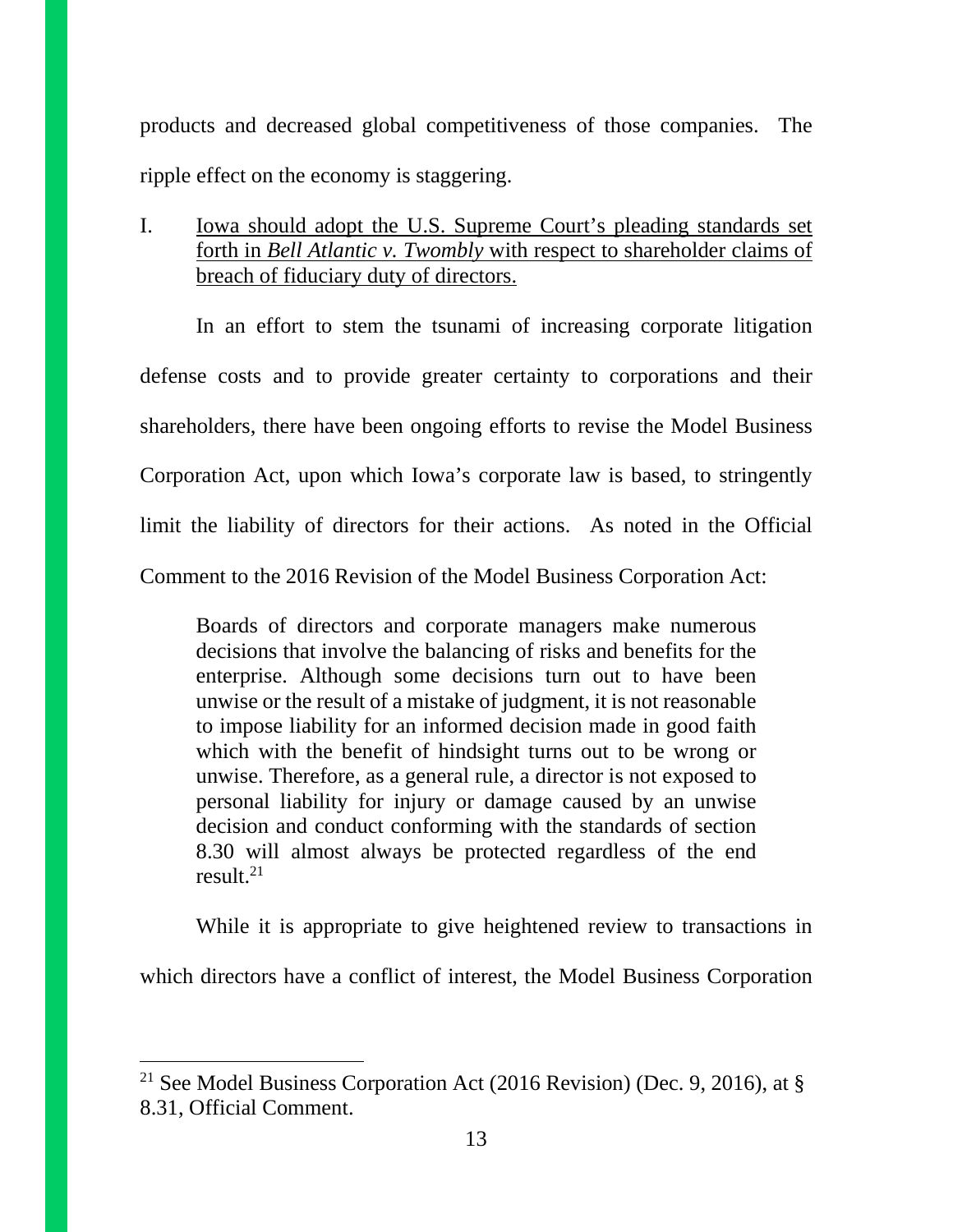Act has addressed these transactions primarily by providing safe harbor procedures which the corporation can follow to assure that the transaction is approved only by directors without such a conflict. If the directors do not have such a conflict, the Act envisions that the action will only be reviewed under the business judgment standard.

Iowa has followed this lead. For instance, in 2013, the Iowa legislature added provisions to Chapter 490 which provide a safe harbor protective procedure to approve transactions with directors who have certain types of financial interests in the transactions.<sup>22</sup> The MBCA Official Comment states that the provisions "provide that a director's transaction that is not within the statutory definition of a director's conflicting interest transaction *is not subject to judicial review for fairness* on the ground that it involved a conflict of interest" if the stated procedure for approving the transaction is followed. Under this protective procedure, the transaction must be approved by a majority of *either* "qualified" directors *or "*qualified" shareholders, i.e., directors *or* shareholders without a conflicting interest in the transaction. As noted in the MBCA Official Comment, "if a director's conflicting interest transaction is properly approved by disinterested (or "qualified") directors or

 $22$  2013 Acts, chapter 31, sections 29 and 30, adding sections 490.861, 490.862, 490.863 and 490.870, as well as modifying the provisions of sections 490.830 and 490.831.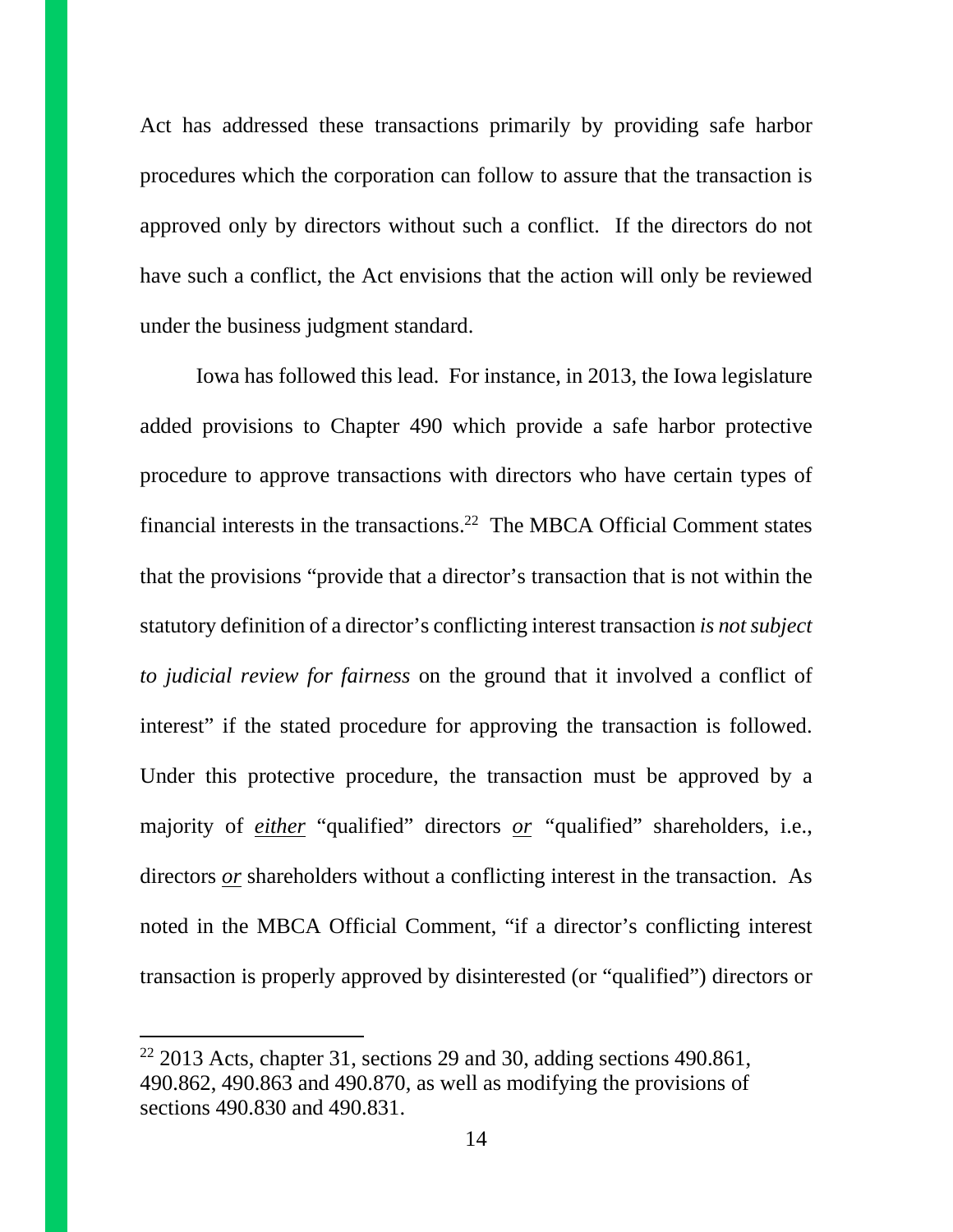shareholders, the conflicted director may not be subject to an award of damages or other sanctions."<sup>23</sup>

In light of these provisions, it is appropriate to require a plaintiff to plead and prove the failure to follow such special procedures in order to prevail in litigation. In addition, in evaluating the plaintiff's pleadings, the court should review the factual allegations to determine whether they present facts which plausibly create director liability, rather than conclusory statements alleging a legal violation. While this Court has declined to apply the plausibility standard of *Bell Atlantic v. Twombly<sup>24</sup>* in evaluating pleadings in a contract case involving the state's Area Education Agencies, $2<sup>5</sup>$  the intent of the legislature in severely limiting the liability of directors under the Iowa Business Corporation Act should require the use of such a standard in

 $23$  As noted in the Official Comment to Subchapter F of the MBCA, "Brightline provisions of any kind represent a trade-off between the benefits of certainty and the danger that some transactions or conduct that fall outside the area circumscribed by the bright-lines may be so similar to the transactions and conduct that fall within the area that different treatment may seem anomalous. Subchapter F reflects the judgment that in corporate matters, where planning is critical, the clear and important efficiency gains that result from certainty through defining director's conflicting interest transactions exceed any potential and uncertain efficiency losses that might follow from excluding other director's transactions from judicial review for fairness on conflict-of-interest grounds."

 $24$  550 U.S. 544 (2007). The U.S. Supreme Court later elucidated the pleading standard of *Twombly* in *Ashcroft v. Iqbal*, 556 U.S. 662 (2009). <sup>25</sup> *Hawkeye Foodservice Distrib., Inc. v. Iowa Educators Corp.* 812 N.W.2d 600 (Iowa 2012).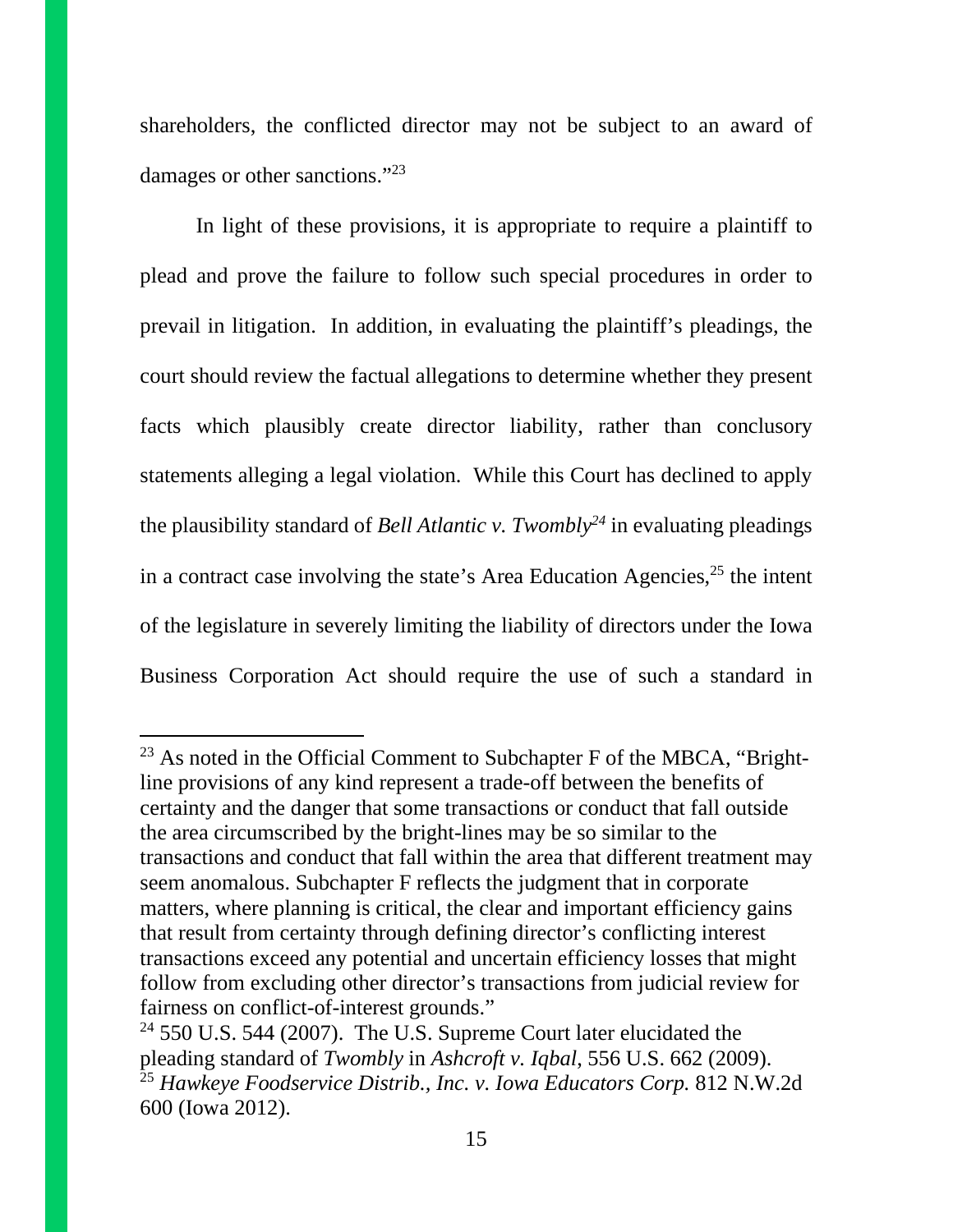assessing a motion to dismiss in a case involving independent directors particularly where, as here, special procedures were utilized.

## II. Iowa should adopt the Delaware Supreme Court's approach in *Kahn v. M & F Worldwide Corp.* to majority purchases of minority interests.

The Delaware Supreme Court in *Kahn v. M & F Worldwide Corp.<sup>26</sup>* adopted a more stringent conceptual framework in the context of a majority owner purchase of minority interests in a public company than in the approval of directors' conflicting interest transactions. In *Kahn*, the court was presented with determining what standard of review to applies when the transaction was expressly conditioned on *both* (i) the approval of a majority of independent disinterested directors, and (ii) the approval of a majority of the minority shareholders. The court succinctly summarized its holding as follows:

We hold that business judgment is the standard of review that should govern mergers between a controlling stockholder and its corporate subsidiary, where the merger is conditioned ab initio upon both the approval of an independent, adequatelyempowered Special Committee that fulfills its duty of care; and the uncoerced, informed vote of a majority of the minority stockholders<sup>27</sup>

This approach gives shareholders even greater protection than the provisions of the Model Act adopted in Iowa Code sections 490.861 through

<sup>26</sup> 88 A.3d 635 (Del. 2014).

 $2788A.3d$  at 644.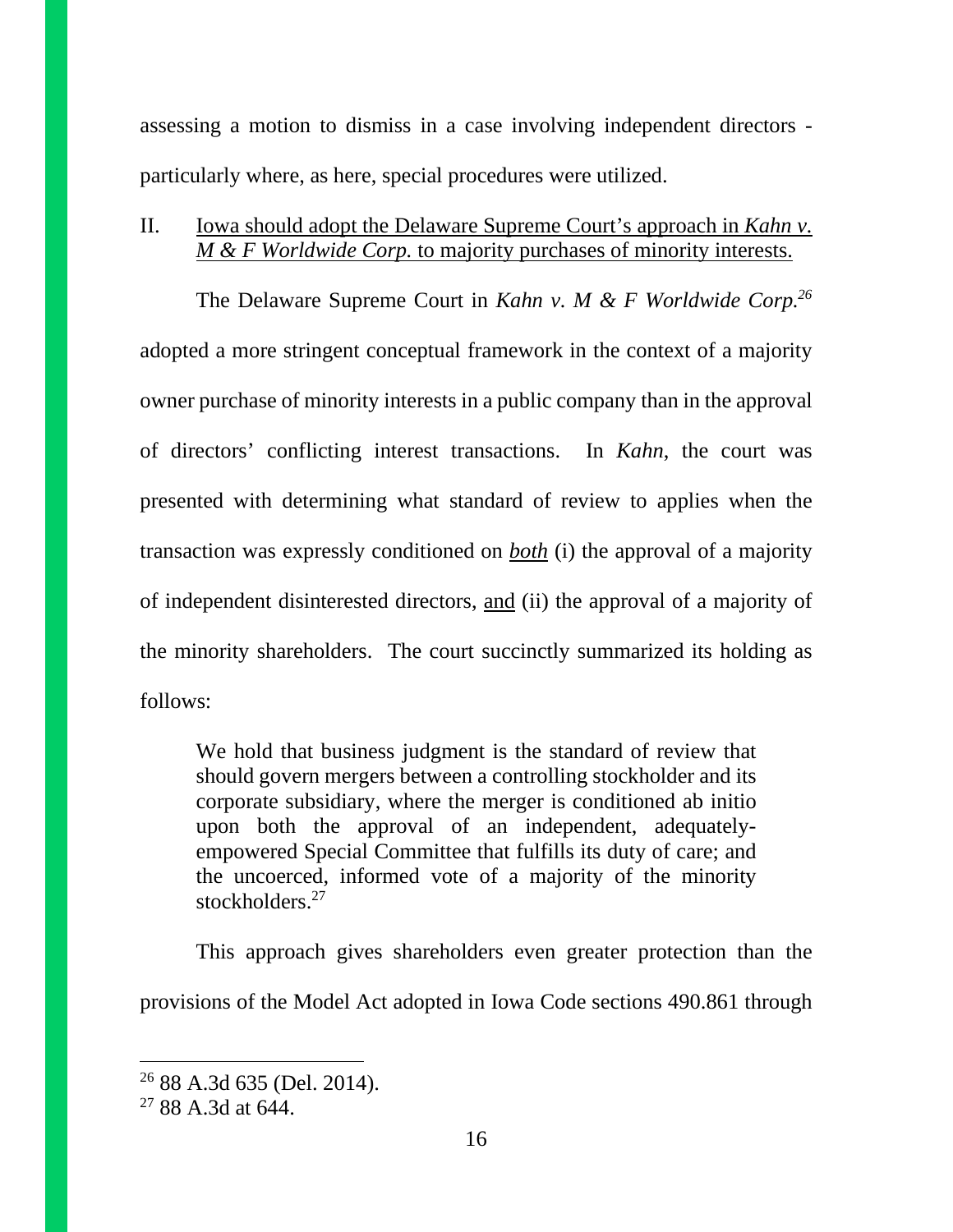490.863 regarding approval of director conflicted transactions, since it requires approval by *both* a majority of disinterested directors *and*  shareholders rather than approval only by *either* of such groups.

In explaining the reason for adopting this rule, the court stated:

…[E]ntire fairness is the highest standard of review in corporate law. It is applied in the controller merger context as a substitute for the dual statutory protections of disinterested board and stockholder approval, because both protections are potentially undermined by the influence of the controller. However, as this case establishes, that undermining influence does not exist in every controlled merger setting, regardless of the circumstances. The simultaneous deployment of the procedural protections employed here create a countervailing, offsetting influence of equal—if not greater—force. That is, where the controller irrevocably and publicly disables itself from using its control to dictate the outcome of the negotiations and the shareholder vote, the controlled merger then acquires the shareholder-protective characteristics of third-party, arm's-length mergers, which are reviewed under the business judgment standard.<sup>28</sup>

Thus, if the predicates for applying this rule are present, the transaction remains subject to judicial review, but under the "business judgment" standard rather than the "entire fairness" standard.

Here, the District Court attempted to distinguish this case from *Kahn* by noting that *Kahn* was decided on a motion for summary judgment and this case arises in the context of a motion to dismiss. However, this ignores the clear intent of the court in *Kahn*, which stated:

<sup>28</sup> 88 A.3d at 644.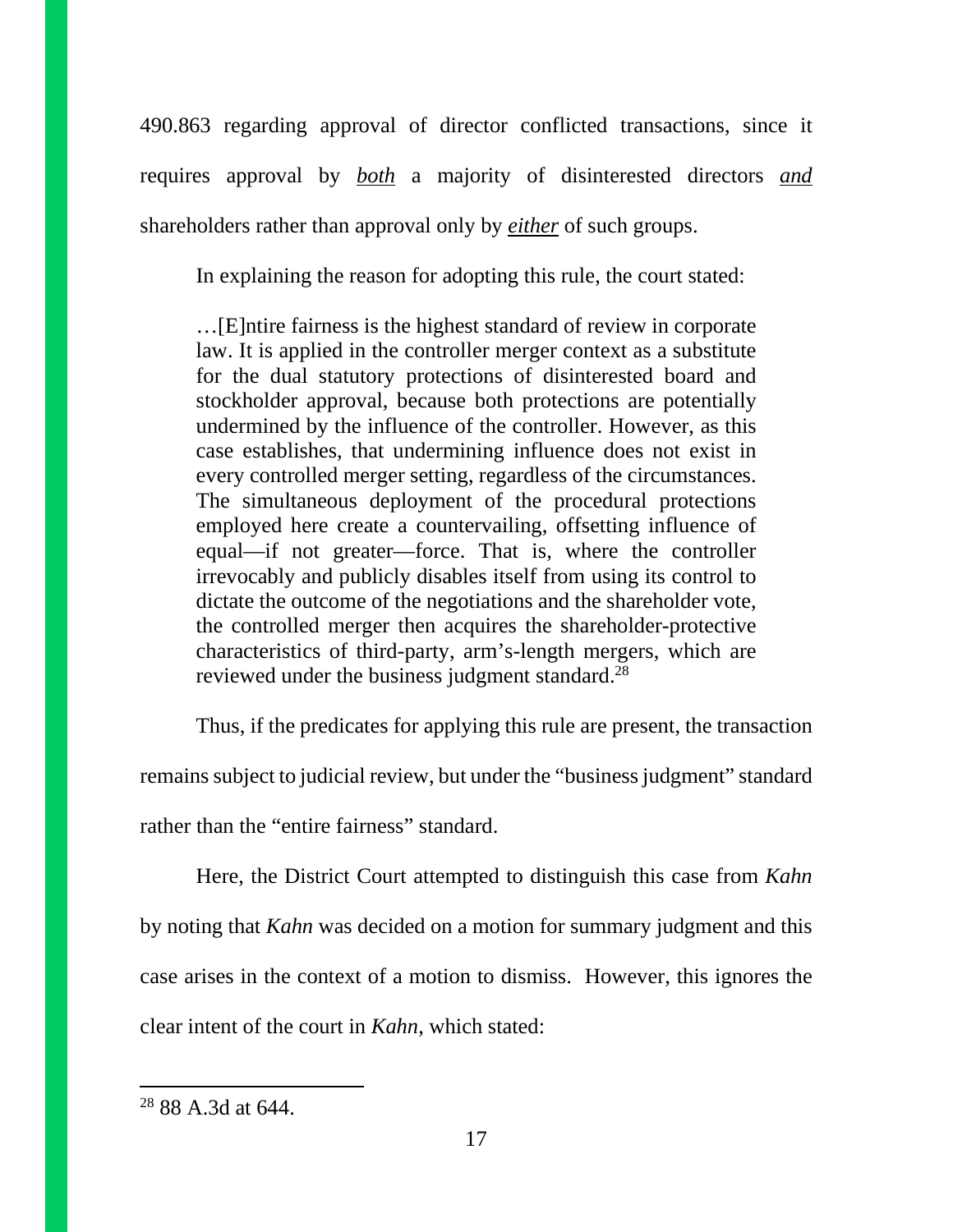If a plaintiff that [*sic*] can plead a reasonably conceivable set of facts showing that any or all of those enumerated conditions did not exist, that complaint would state a claim for relief that would entitle the plaintiff to proceed and conduct discovery.<sup>29</sup>

Thus, although the court in *Kahn* decided a motion for summary judgment, it was quite clear that it nevertheless envisioned that a complaint could be dismissed on a motion to dismiss if the plaintiff fails to plead facts which would indicate that the *Kahn* conditions were met.

## III. The *Kahn v. M & F Worldwide Corp.* Approach is Consistent with Iowa Code sections 490.830 and 490.831.

The Court in this case is faced with applying the statutory provisions of the Iowa Code addressing the standards applicable to director conduct and the associated nonliability provision which protects directors from suit. Iowa Code section 490.830 requires that directors "discharge their duties with the care that a person in a like position would reasonably believe appropriate under similar circumstances."<sup>30</sup> The general standard for director action is encompassed within the business judgment rule. That standard is appropriately raised to an "entire fairness" standard with respect to conflicted directors who are not independent and with respect to a majority purchase of minority interests in which no special protective procedures are employed.

<sup>29</sup> 88 A.3d at 645.

<sup>30</sup> Iowa Code § 490.830(2).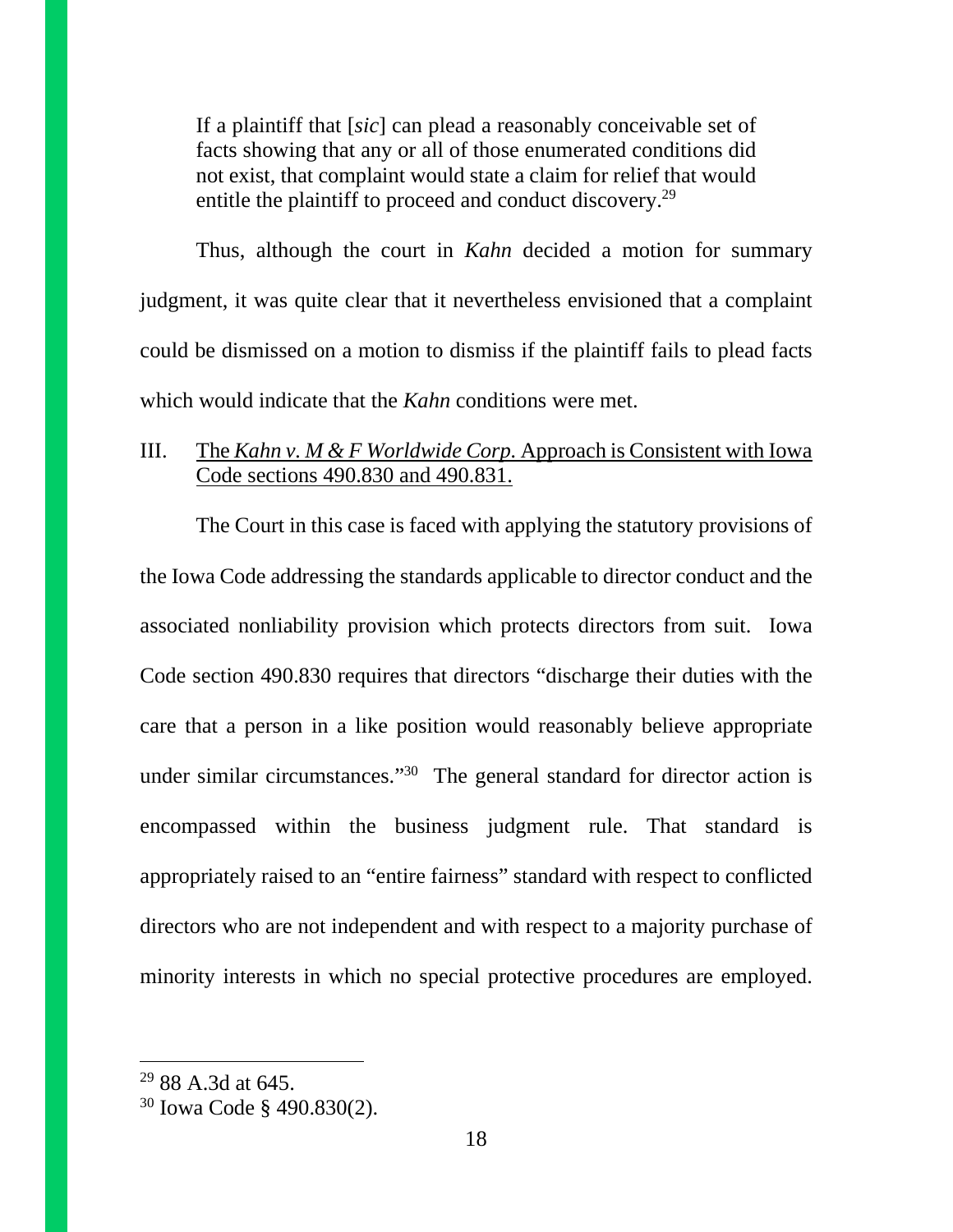However, when special procedures which protect the interests of minority shareholders are employed, the "entire fairness" standard is an inappropriate standard of review both in transactions with conflicted directors and a majority purchase of minority interests.

Actions taken by independent directors who meet the criteria set forth in *Kahn* are discharging their duties in a manner consistent with the statutory standards, since predicating their decision on meeting those criteria would constitute such care as would be reasonably believed by such independent directors to be appropriate under the circumstance of a majority purchase of minority shares.

This conclusion is buttressed by the director nonliability provisions of Iowa Code section 490.831, which provide an absolute bar against director liability unless the plaintiff establishes *both* the non-applicability of any of the three prongs of subsection 1(a) *and* that the challenged conduct consisted or was a result of one or more of the five prongs of subsection 1(b). It is noteworthy that two of the provisions of subsection 1(a) specifically reference the safe harbor provisions of Iowa Code sections 490.861, 490.862, 490.863, and 490.870 with respect to director conflicted transactions and business opportunities. These provisions are based on a conceptual framework similar to the *Kahn* criteria.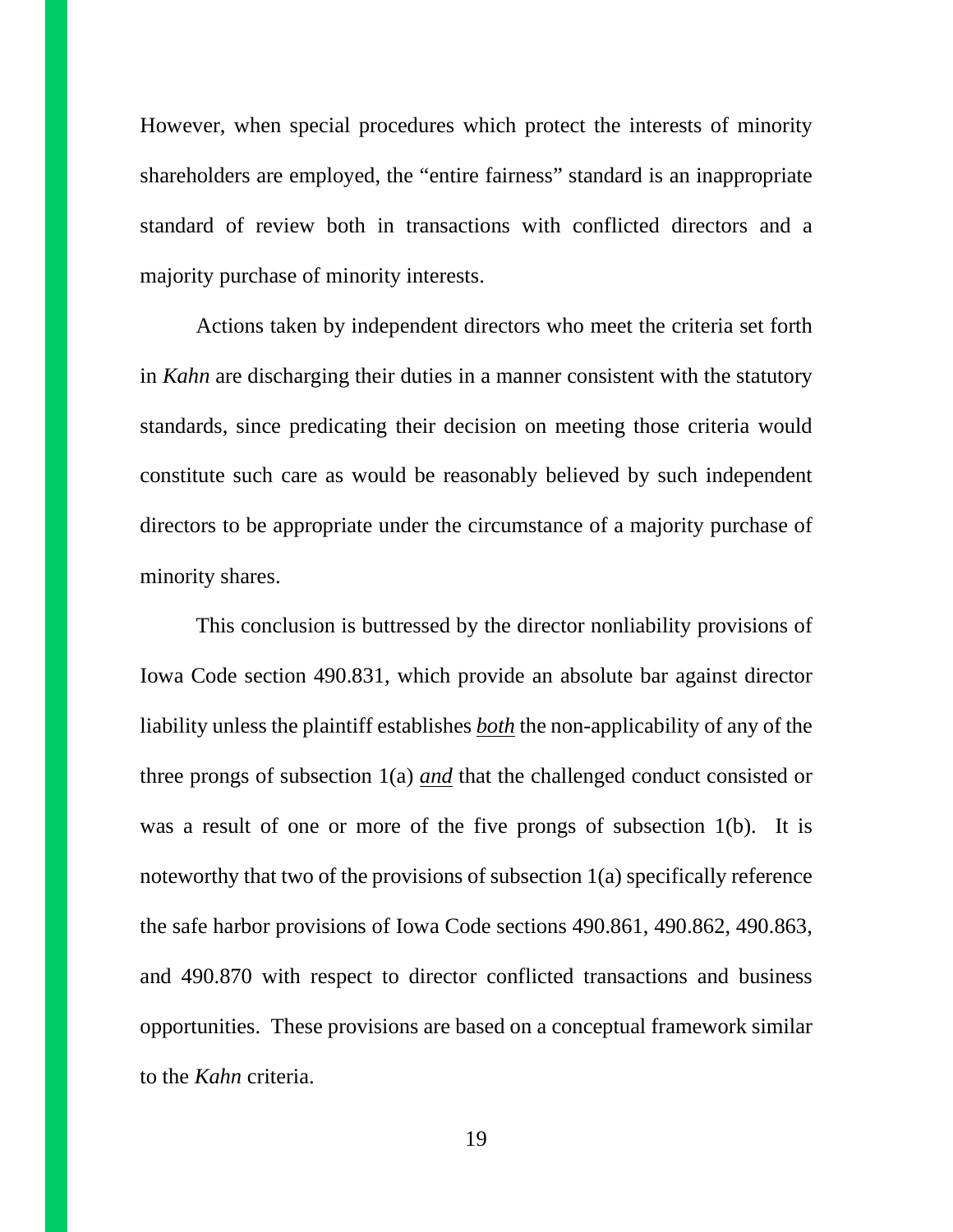In addition to the protective procedures of *Kahn* employed here, since the transaction was structured as a long-form merger, shareholders also enjoyed the availability of appraisal rights.<sup>31</sup> Thus, not only were procedural protections in place to assure a fair and independent evaluation of the proposed transaction, but shareholders were also given the substantive protection of obtaining a fair price through the exercise of appraisal rights. In light of these appraisal rights, compliance with the *Kahn* procedural requirements should result in any breach of fiduciary duty claims to be resolved under the "business judgment" standard rather than the "entire fairness" standard.

IV. Since Iowa Code section 490.831 places the burden of proof on the Plaintiff with respect to establishing the inapplicability of any of the provisions of subsection 1(a) and the application of one of the provisions of subsection 1(b), Plaintiff should be required to allege facts to support this burden to avoid Defendants' Motion to Dismiss.

Iowa Code section 490.831 begins by proclaiming:

A director *shall not be liable* to the corporation or its shareholder for any decision as a director to take or not take action, or the failure to take any action, *unless the party asserting liability* in a proceeding *establishes*…" (emphasis added).

<sup>31</sup> Iowa Code §§ 490.1301 through 490.1329.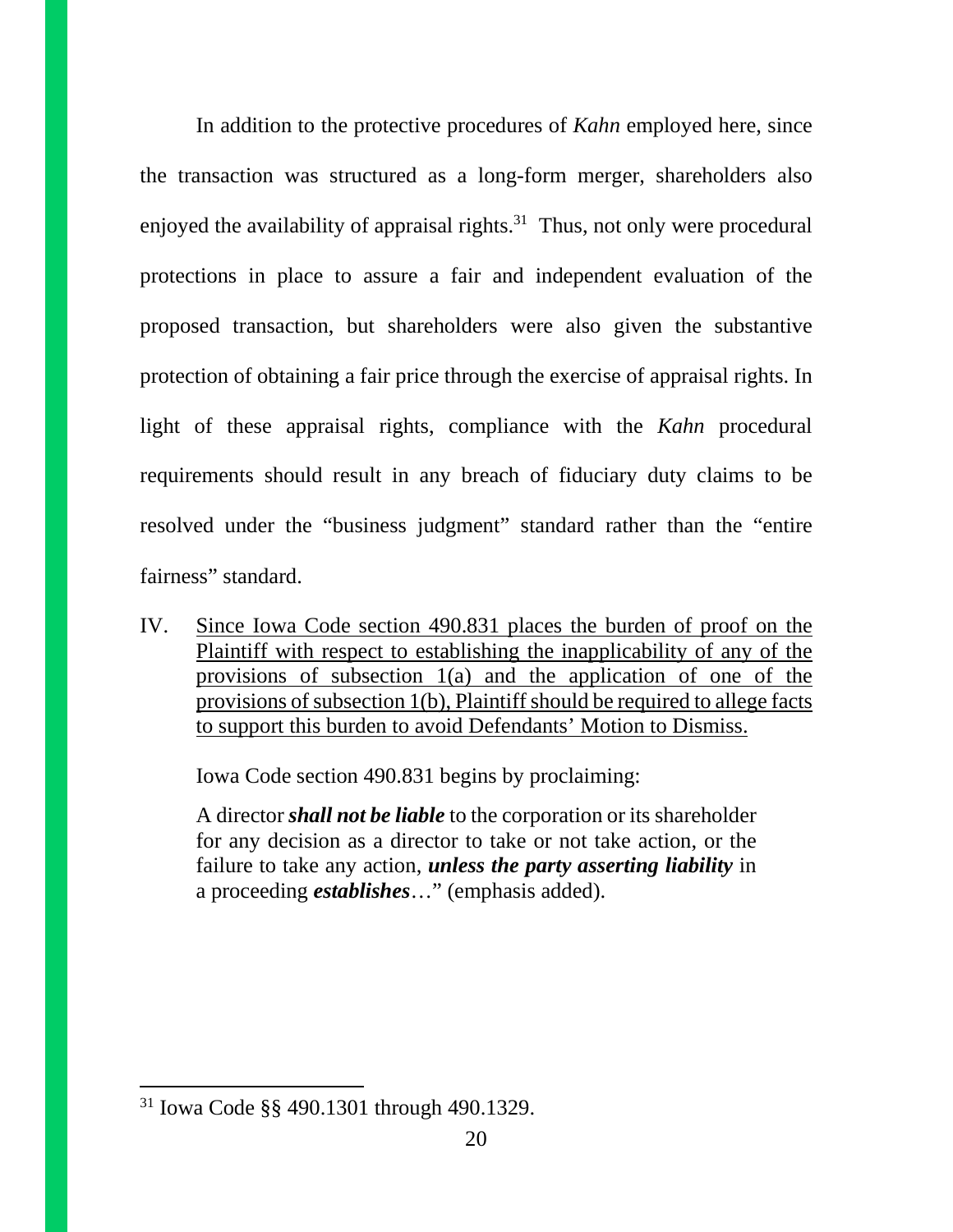As worded, it is apparent that establishing what follows is a predicate to any director liability.<sup>32</sup> Based on the plain language of the statute, the party asserting liability bears the burden of proof of the inapplicability of the defenses under section 1(a), unlike with an affirmative defense in which the defendant would bear the burden of proof. When a party bears the burden of proof, that party also bears the burden of pleading facts which, if established, would sustain that burden of proof.

The District Court disagreed with the independent directors' assertion that Plaintiff must plead the absence of the availability of defenses to director liability. The District Court's conclusion is based on both Iowa's liberal notice pleading requirements and the language in Iowa Code section 490.831(1)(a)(1), which references defenses *interposed* by the director. However, notice pleading still imposes an obligation to plead facts which establish liability, a standard which cannot be satisfied until the provisions of Iowa Code section  $490.831(1)(a)$  and (b) are first met.<sup>33</sup> Moreover, the idea

 $32$  It is noteworthy that the legislature broke out the director duty provisions of section 490.830 from the director nonliability provisions of section 490.831.

<sup>&</sup>lt;sup>33</sup> Without further explanation or reasoning, the District Court summarily concludes "[t]he court does not believe the statute requires the plaintiff must set forth facts in its petition that ultimately establishes the unavailability of each of these defenses to the Independent Directors," basing its entire conclusion on the word "interposed" contained in only one of the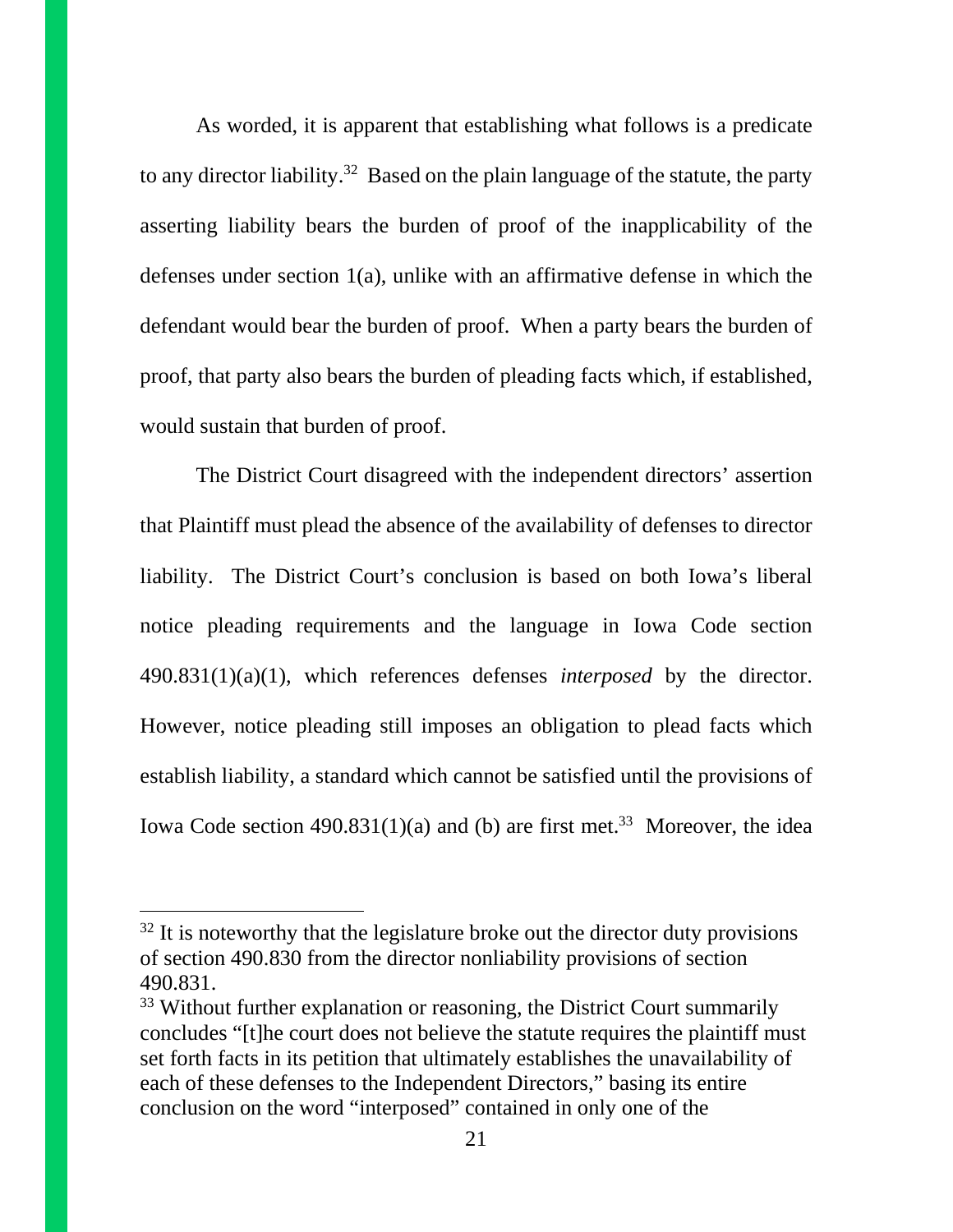that Defendants must plead the director shield in their answer as an affirmative defense is wholly inconsistent with the burden of proof which this section clearly establishes. Unlike an affirmative defense, in which the burden of proof is placed on the defendant, thus requiring the defendant to assert such a defense,<sup>34</sup> here there is no liability imposed in the first instance under the statute unless the plaintiff establishes that such defense does not exist. To conclude otherwise is to impose a pleading requirement on the defendant for a matter that is a condition precedent to the defendant's liability in the first instance. Under the statute, the director shield protection exists whether or not plead as an affirmative defense since the burden of *establishing* the unavailability of that defense is on Plaintiff under the express terms of the statute.

If a defendant must assert the director shield or the other defenses in section 490.831(1)(a) as a defense instead of requiring the plaintiff to plead the unavailability of such defense, no motion to dismiss could ever be granted in a director liability case. Such a result flies in the face of the legislature's

subparagraphs – all of which must be unavailable in order for Plaintiff's case to proceed.

 $34$  And which can be waived unless plead as a defense – here the director shield provisions are not waivable by failure to assert them pursuant to the express terms of the statute.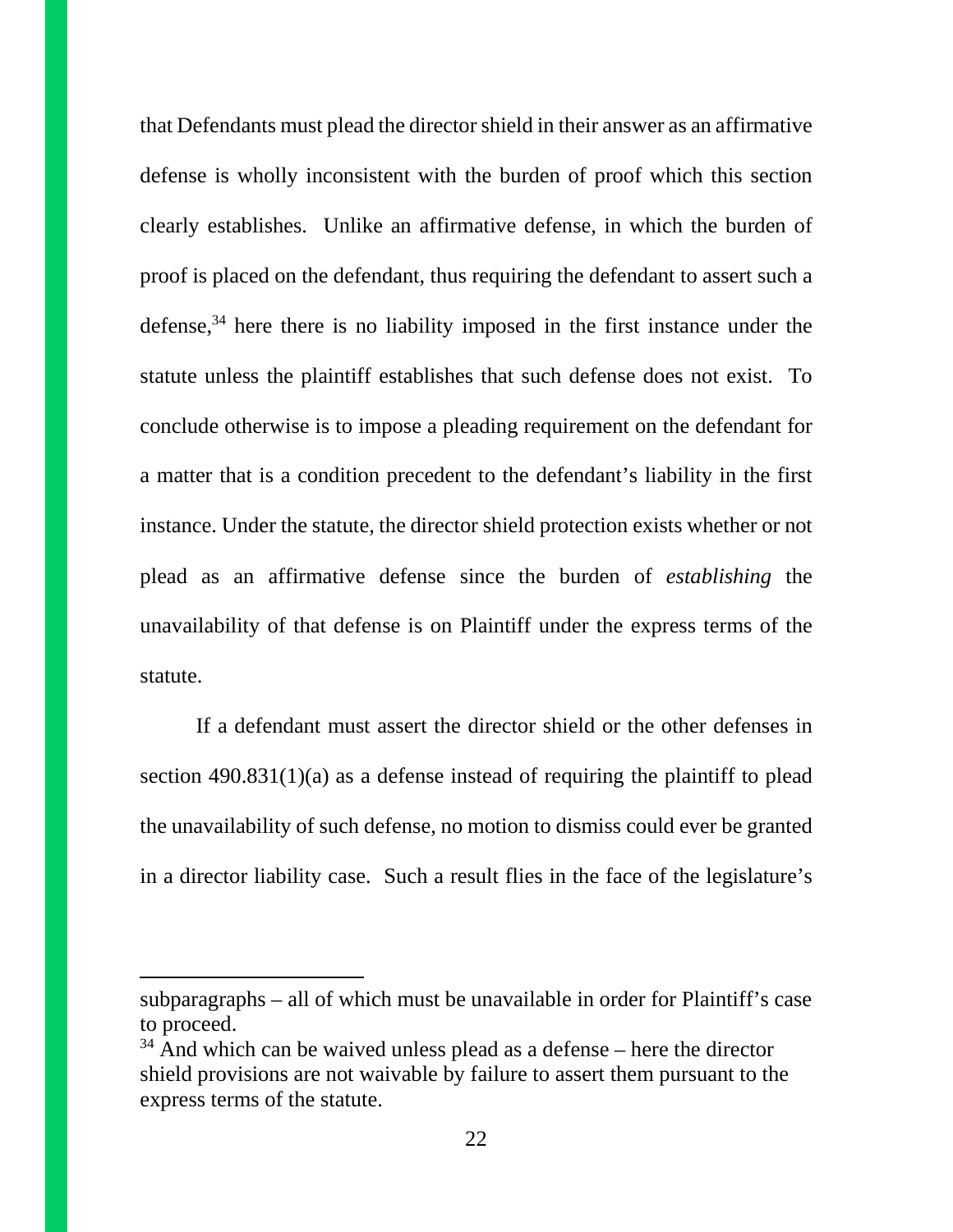apparent intent to preclude liability unless the requirements of section 490.831 are first met.<sup>35</sup>

In an effort to justify the denial of the independent directors' motion to dismiss on other grounds (likely because of the weakness of its initial point with respect to subsection (1)(a) as set forth above), the District Court continued to analyze the pleadings to determine whether Plaintiff made allegations to satisfy the requirements of subsection (1)(b). Ultimately, the District Court incorrectly concluded that Plaintiff had alleged "intentional infliction of harm" so as to make inapplicable the nonliability provisions in the EMCI Articles of Incorporation under Iowa Code section 490.202(2)(d)(1)(b).

This conclusion is in error because the allegations do not meet the definition of "intentional infliction of harm" within the meaning of section  $490.202(2)(d)(1)(b)$ . In that regard the District Court relied entirely on the allegations in paragraph 88 of the Petition, which alleged that the independent directors "intentionally failed to act in the face of a known duty to act,

<sup>&</sup>lt;sup>35</sup> In addition, under  $\frac{2490.831(1)(a)(1)}{9}$ , Plaintiff must establish the unavailability of all three defenses – those contained in the articles of incorporation (subparagraph (a), those contained in §§490.861, .862 and .863 (subparagraph (b)), and the exemption contained in §490.870 (subparagraph (c)). Plaintiff's pleadings make no effort to plead the unavailability of any of these provisions.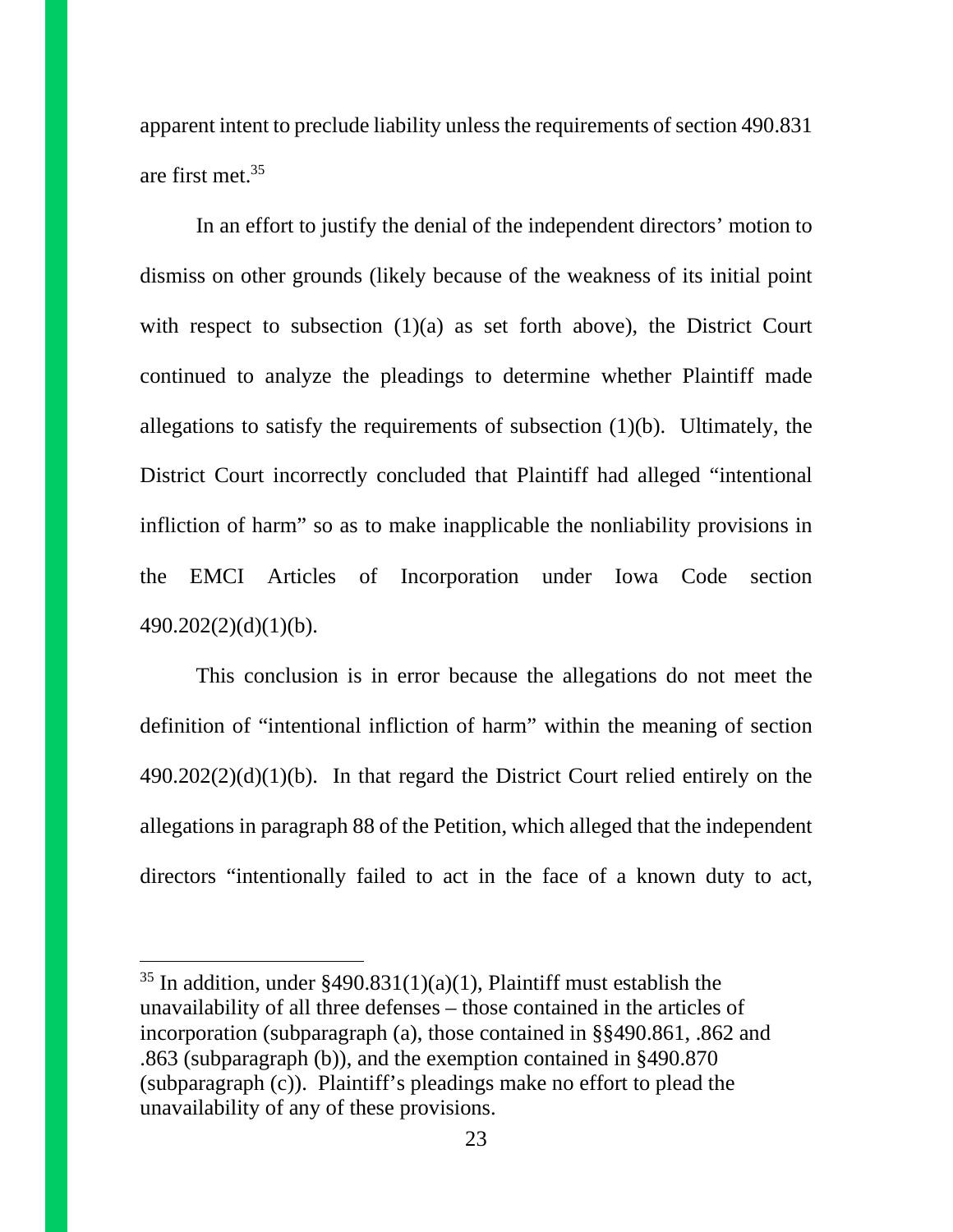demonstrating conscious disregard for their duties." The law has always distinguished between the concept of gross negligence, which Plaintiff alleges in paragraph 88 of the Petition, and an intent to cause or inflict harm, which is what the statute requires. The term "intentional" in connection with the word "inflict" implies the specific intent to cause harm and not just harm resulting from an intentional act, as paragraph 88 of the Petition alleges. It is quite clear that the extensive protective procedures which the independent directors required, including compliance with the *Kahn* criteria, the negotiation of termination provisions in the Merger Agreement, and requiring a transaction structure that gave rise to appraisal rights for the shareholders, negate any assertion that their actions intended to cause harm within the meaning of the statute.

V. Plaintiff failed to plead facts sufficient to survive Defendants' Motion to Dismiss if the principles of *Kahn v. M & F Worldwide Corp.* are applied in this case.

If this Court adopts the criteria set forth in *Kahn v. M & F Worldwide Corp.*, it becomes clear that the allegations of Plaintiff's Petition are not sufficient to defeat Defendants' motion to dismiss. Those criteria are particularly summarized by the Delaware Supreme Court as follows:

To summarize our holding, in controller buyouts, the business judgment standard of review will be applied if and only if: (i) the controller conditions the procession of the transaction on the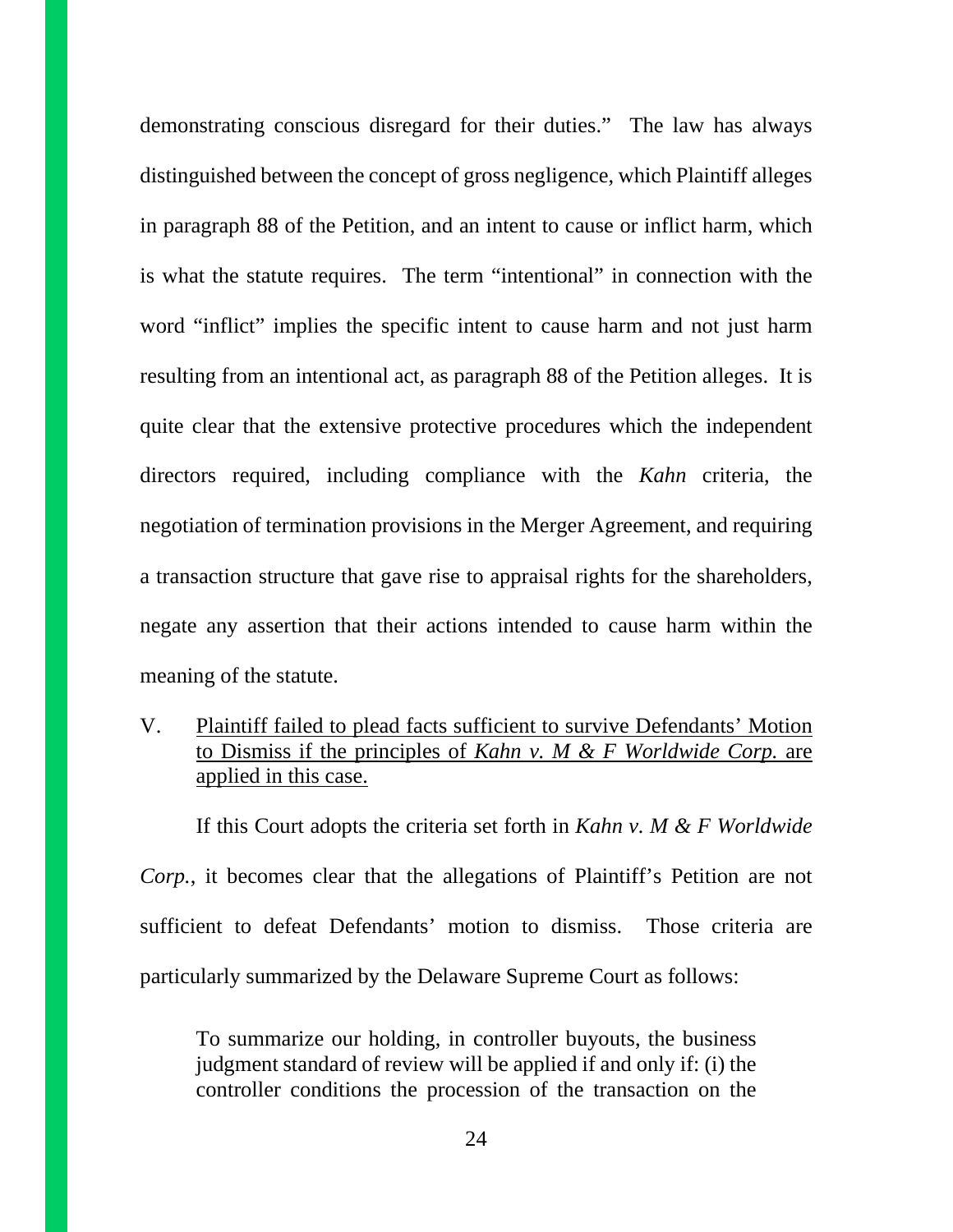approval of both a Special Committee and a majority of the minority stockholders; (ii) the Special Committee is independent; (iii) the Special Committee is empowered to freely select its own advisors and to say no definitively; (iv) the Special Committee meets its duty of care in negotiating a fair price; (v) the vote of the minority is informed; and (vi) there is no coercion of the minority.

In this case, it is clear that these six criteria have been met and that the Plaintiff has not and could not allege facts which would establish the absence of these criteria. Addressing these criteria in order:

- First, it is undisputed that the transaction was expressly conditioned on the approval of *both* the Special Committee *and* a majority of the minority stockholders.
- Second, while Plaintiff attempts by inuendo to question the independence of the Special Committee by reference to compensation received by such independent directors, Plaintiff does not allege that those directors were not independent in the sense contemplated by Iowa corporate law.<sup>36</sup> It is axiomatic that independent directors would not

<sup>36</sup> In fact, in *Kahn,* the court rejected far more substantial prior relationships between the members of the Special Committee and the controller as establishing a lack of independence of such directors. 88 A.3d at 647-50. Since this case arises under the Iowa Business Corporation Act, which is based on the Model Business Corporation Act rather than under the Delaware Corporation Act, the independence of the directors should be analyzed by reference to whether or not they are "qualified" directors within the meaning of Iowa Code sections 490.861, 490.862 and 490.863.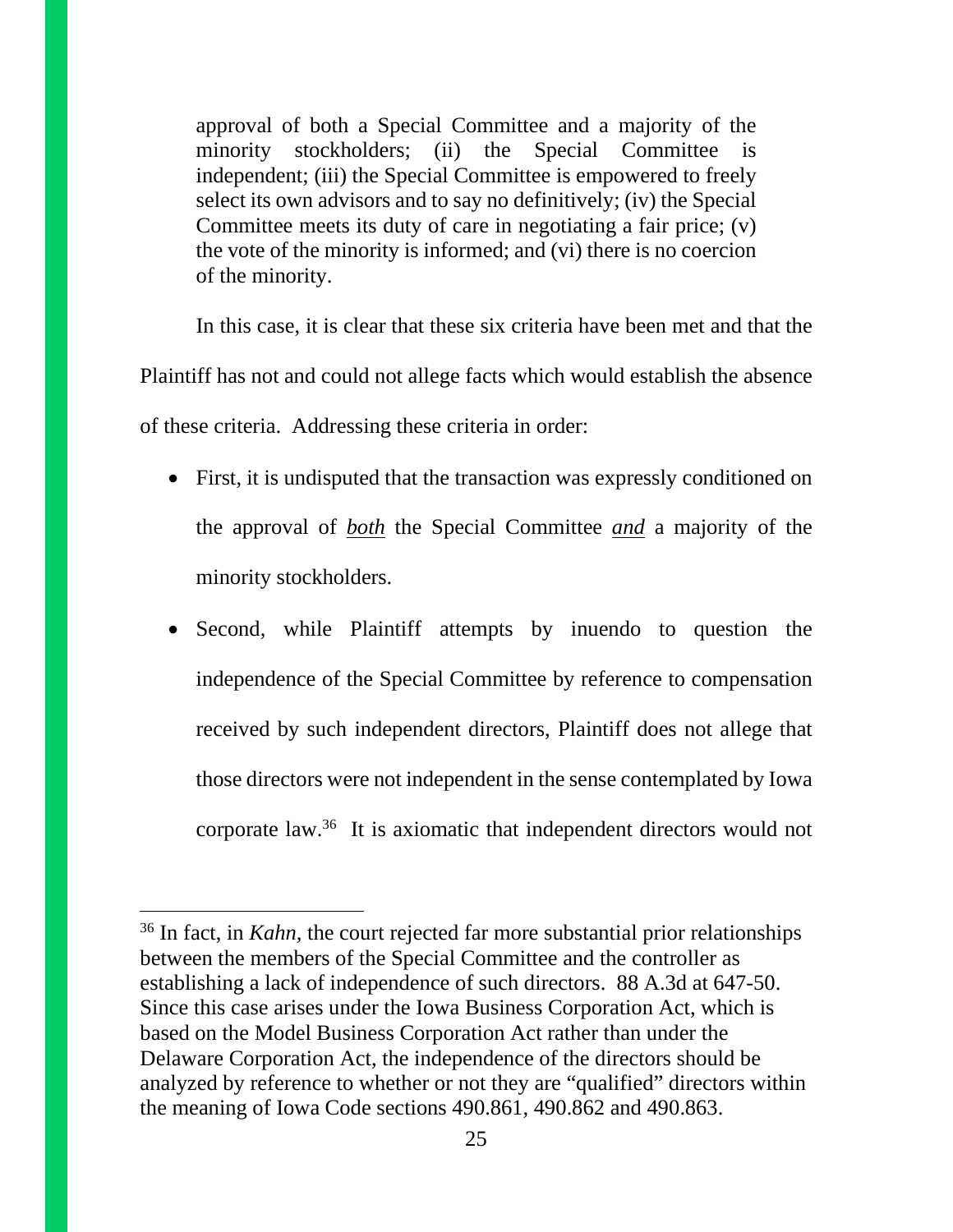serve as such without compensation because of the significant time commitment involved and the potential liability that can be incurred on a corporate board, but such compensation alone does not compromise independence.<sup>37</sup> Moreover, the Special Committee here was exceptionally well-qualified to serve in that capacity, as evidenced by the trial court's detailed recitation of each independent director's impressive qualifications.<sup>38</sup>

• Third, clearly the Special Committee was empowered to freely select its advisors and to say no definitively and Plaintiff's Petition does not assert otherwise. Moreover, the Special Committee negotiated terms which would enable EMCI to rescind its approval recommendation to the shareholders if the Board of Directors received a better offer. In fact, the Committee did engage both well-qualified attorneys to

<sup>&</sup>lt;sup>37</sup> Iowa Code section 490.811 specifically empowers the board of directors to set the compensation of its members unless the Articles of Incorporation provide otherwise. It is undisputed that there is no provision of the Articles that does so here.

<sup>38</sup> *Meade v. EMC Insurance Group*, CASE NO. LACL146098, at p. 3 (Polk County District Court 2019). Most of these directors had served as such for a number of years before EMCC's offer was presented - one going back as far as 2007. So, Plaintiff's allegations of "millions of dollars" of fees being paid to these directors misrepresents and distorts their compensation associated with addressing this offer since in some cases the fees were paid for over 10 years of service. In fact, three of the directors were paid \$80,000 for their service in connection with addressing the EMCC offer and one was paid \$100,000 – not the millions in fees Plaintiff implies.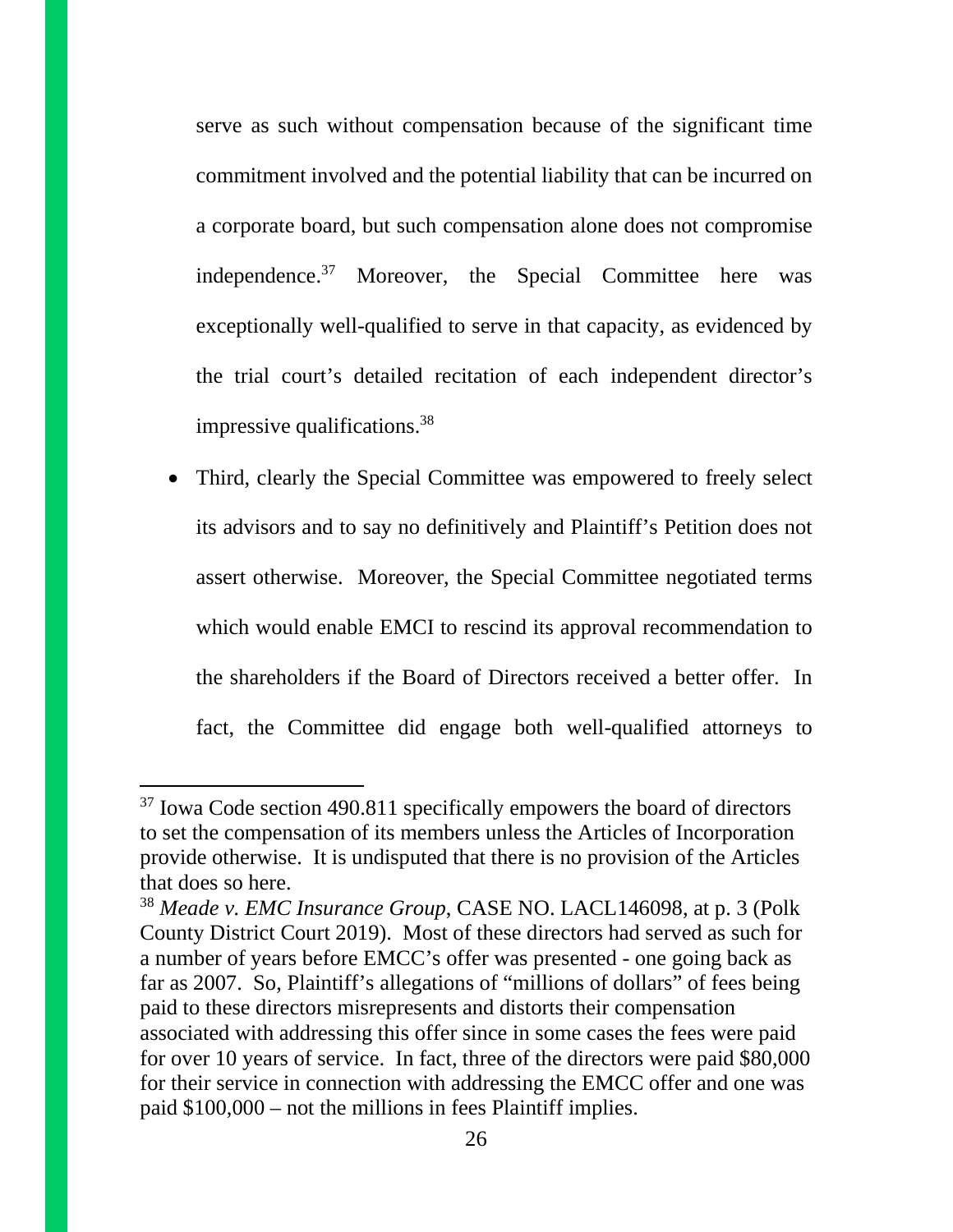represent them and a well-qualified investment banker to independently estimate the value of the stock of the corporation and to deliver a fairness opinion with respect to the transaction. Plaintiff does not allege otherwise. And not only did the independent directors engage such professionals, the independent directors actively used those professionals to negotiate a significantly higher price than initially offered by the majority, which represented a substantial premium over the market price for the stock.<sup>39</sup> Plaintiff's own allegations in the Petition clearly indicated the extensive actions the Special Committee took to determine value and to successfully negotiate a higher price for the stock.

• Fourth, as noted above, the satisfaction of the procedural protections set forth in *Kahn v. M & F Worldwide Corp.* should be regarded by this Court as meeting the duty of care under the business judgment standard in negotiating the price for the stock purchased in the transaction. Plaintiff fails to allege any violation of the business judgment standard, and likewise fails to allege facts from which it could reasonably be concluded that Defendants violated the business judgment standard.

<sup>&</sup>lt;sup>39</sup> Not only did the members of the Special Committee actively work to increase the offered price, on its own volition it developed and presented the Alternative Transaction to the EMCC board.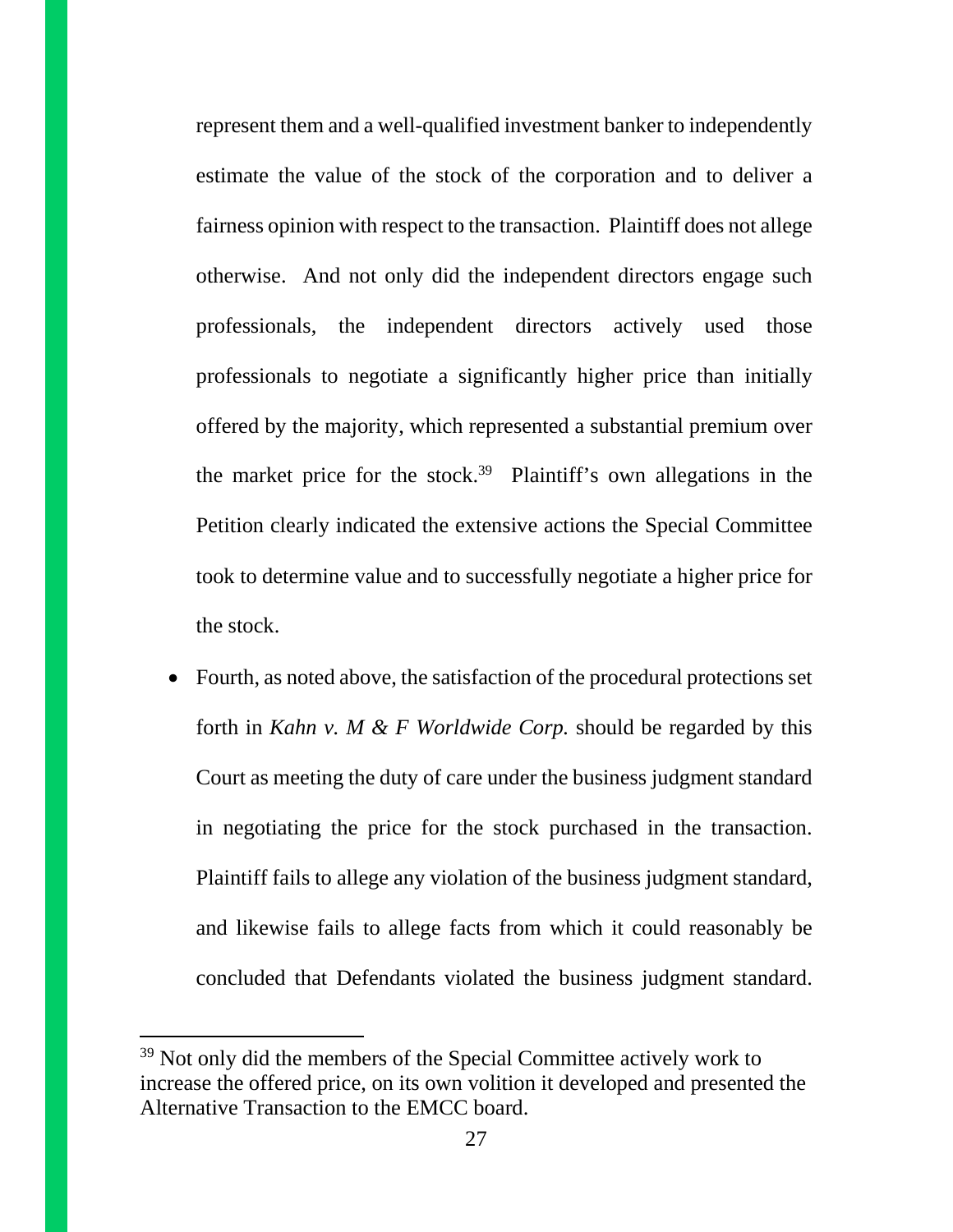These independent directors obtained a fairness opinion from their financial advisor in connection with the transaction. As noted in the District Court ruling, these directors diligently attended 23 separate meetings in connection with their evaluation of the majority offer and the negotiation of a substantially higher price. $40$ 

• Fifth, the minority shareholders were properly informed with respect to the transaction by means of a proxy statement filed and subject to review by the United States Securities Exchange Commission. The Plaintiff's principal allegation of inadequate proxy statement disclosure was the failure to include the Sandler O'Neill financial analysis if the Alternative Proposal had been accepted, even though the proxy statement had extensive discussion about the work of Sandler O'Neill and also included accurate information about the Alternative Proposal. The Alternative Proposal was dependent upon financial projections which assumed a significant reduction in the underwriting expenses because of a proposed termination of the longstanding insurance pooling arrangement – a change which EMCC would have to agree to and to which the Iowa Insurance Commissioner would have to consent

<sup>&</sup>lt;sup>40</sup> It is noteworthy that in *Kahn* the Special Committee met only 8 times, yet the Delaware Chancery Court determined that they had satisfied their duty of care.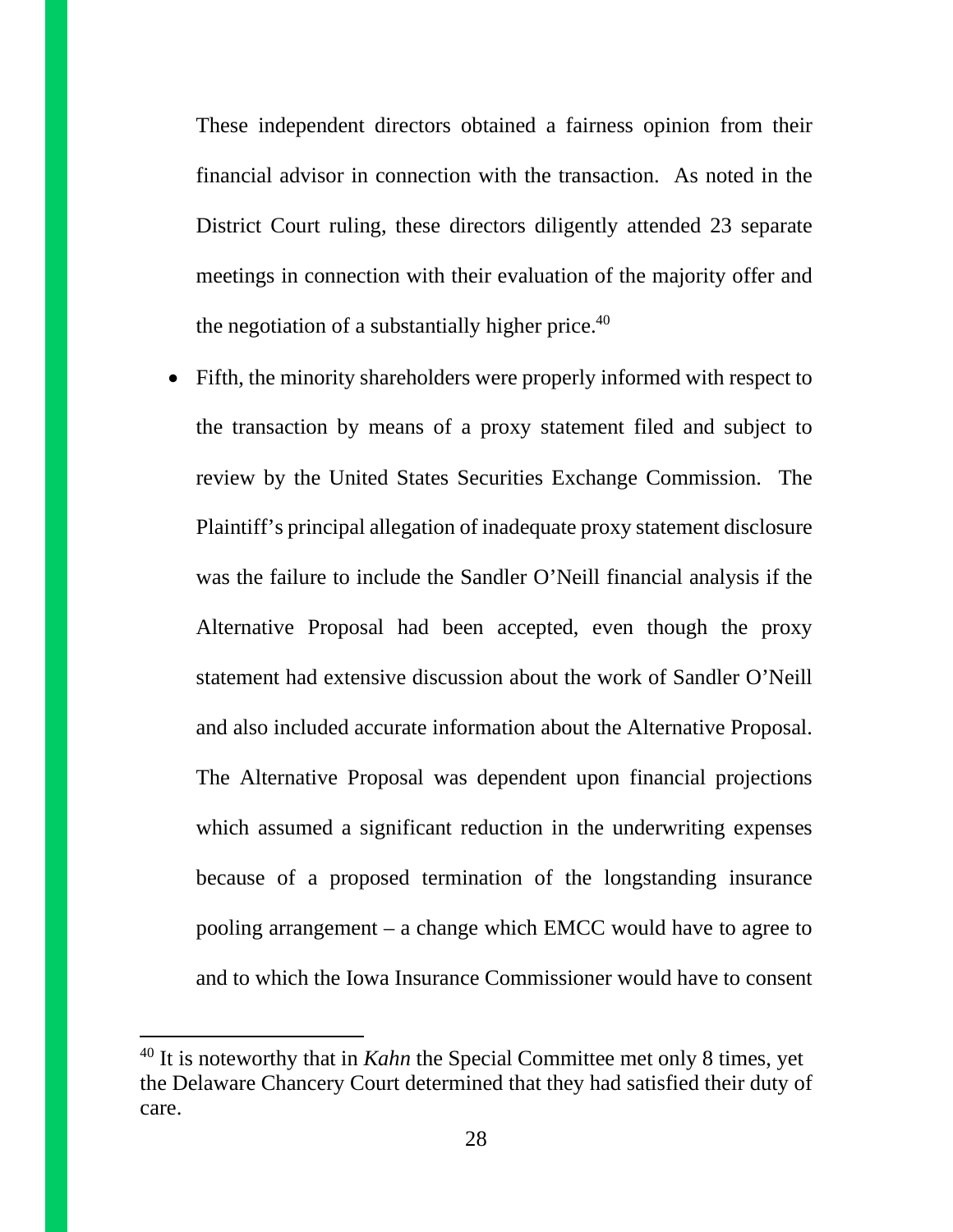to in order to implement. However, as the majority and controlling shareholder, EMCC had no obligation to agree to enter into the Alternative Proposal and the Iowa Insurance Commission had in any event indicated it was unlikely that the changes envisioned by the Alternative Proposal would be approved.<sup>41</sup> Thus, this financial analysis would not be relevant to what was presented to the shareholders. The SEC took no action to contest the effectiveness of the proxy statement, as it would have if it deemed the representations therein to be materially deficient.

 Finally, Plaintiff's allegations of coercion are based entirely on the refusals of EMCC to comply with Plaintiff's wishes in actions proposed by Mr. Shepard and to agree to the Alternative Proposal. EMCC had every right to specify the terms of its offer and what alternative course of action would be acceptable to it, and the independent directors had no power to declare otherwise.<sup>42</sup> Thus, the independent directors had

<sup>&</sup>lt;sup>41</sup> The Insurance Commissioner indicated that the Alternative Proposal would likely not be approved because of the adverse effect it would have on EMCC's policyholders, to whom as a mutual insurance company EMCC owed fiduciary duties.

<sup>&</sup>lt;sup>42</sup> Plaintiff seems to ignore EMCC's fiduciary duties to its policyholders in suggesting that these actions were coercive. Because of the Insurance Commissioner's supervision of EMCC, the EMCC board had no choice but to reject the Alternative Proposal and to not agree to actions proposed by Mr. Shepard that would have an adverse impact on its policyholders.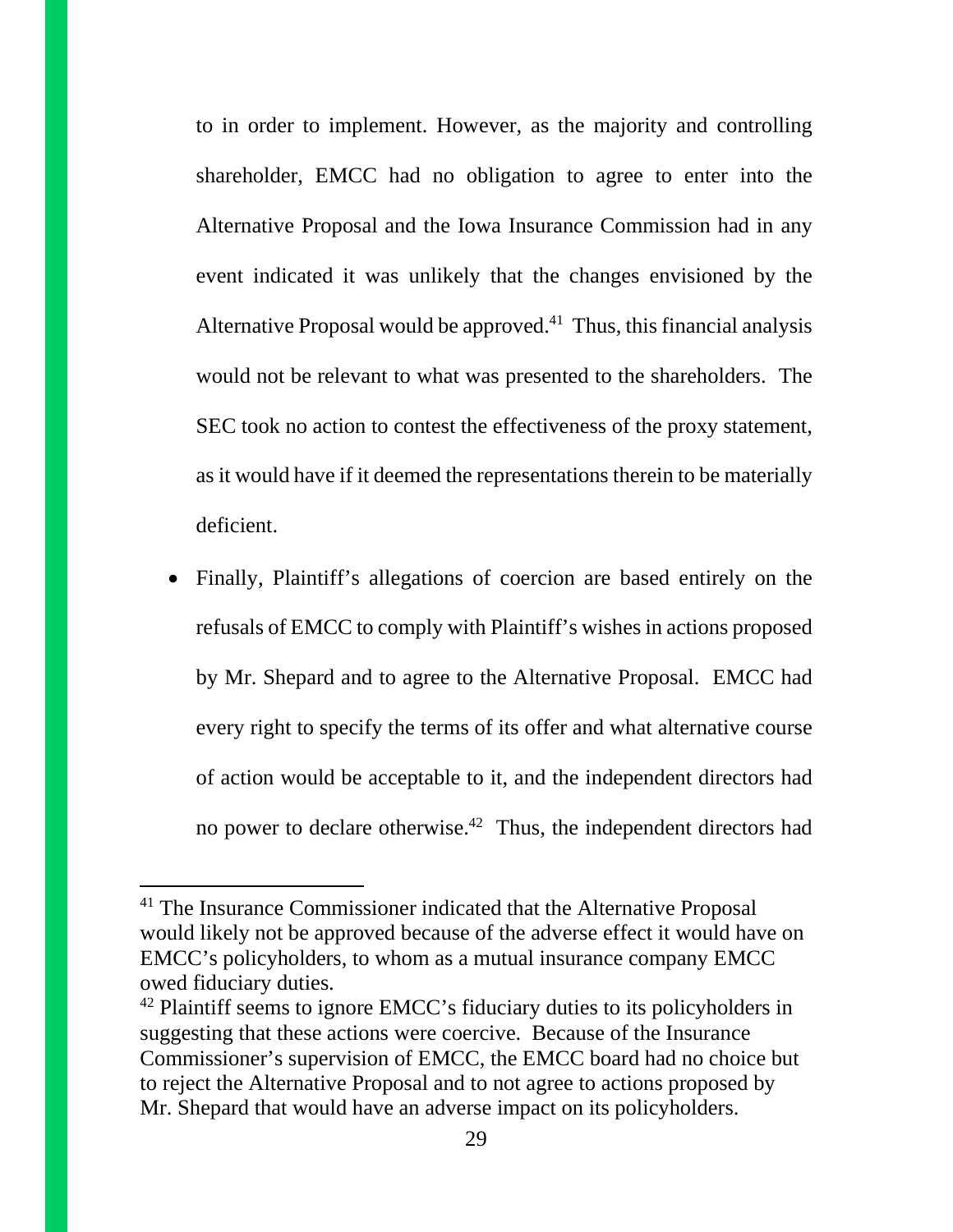the choice to either accept those terms or say no – which they had every right to do. Moreover, the independent directors took a number of other affirmative actions to protect the interests of the minority shareholders, including negotiating provisions in the merger agreement which would enable EMCI to terminate the agreement or rescind its approval recommendation to the shareholders upon the occurrence of certain contingencies which would adversely affect the minority shareholders and to structure the transaction so as to provide dissenters' appraisal rights to shareholders who were unhappy with the price. After months of negotiations, in the exercise of their business judgment, the Special Committee properly determined that accepting the offer was preferable to the minority shareholders compared to the future uncertainty of rejecting the offer knowing that they might never be able to match that offer in the future and the likely resulting adverse impact on stock price which would have accompanied such a rejection.

As a result, the transaction should be reviewed under the "business judgment" standard. It is readily apparent from Plaintiff's Petition that he is not asserting a violation of that standard but instead is alleging a violation of the "entire fairness" standard since the entire emphasis of Plaintiff's pleadings relates to the price at which the transaction was consummated. If "entire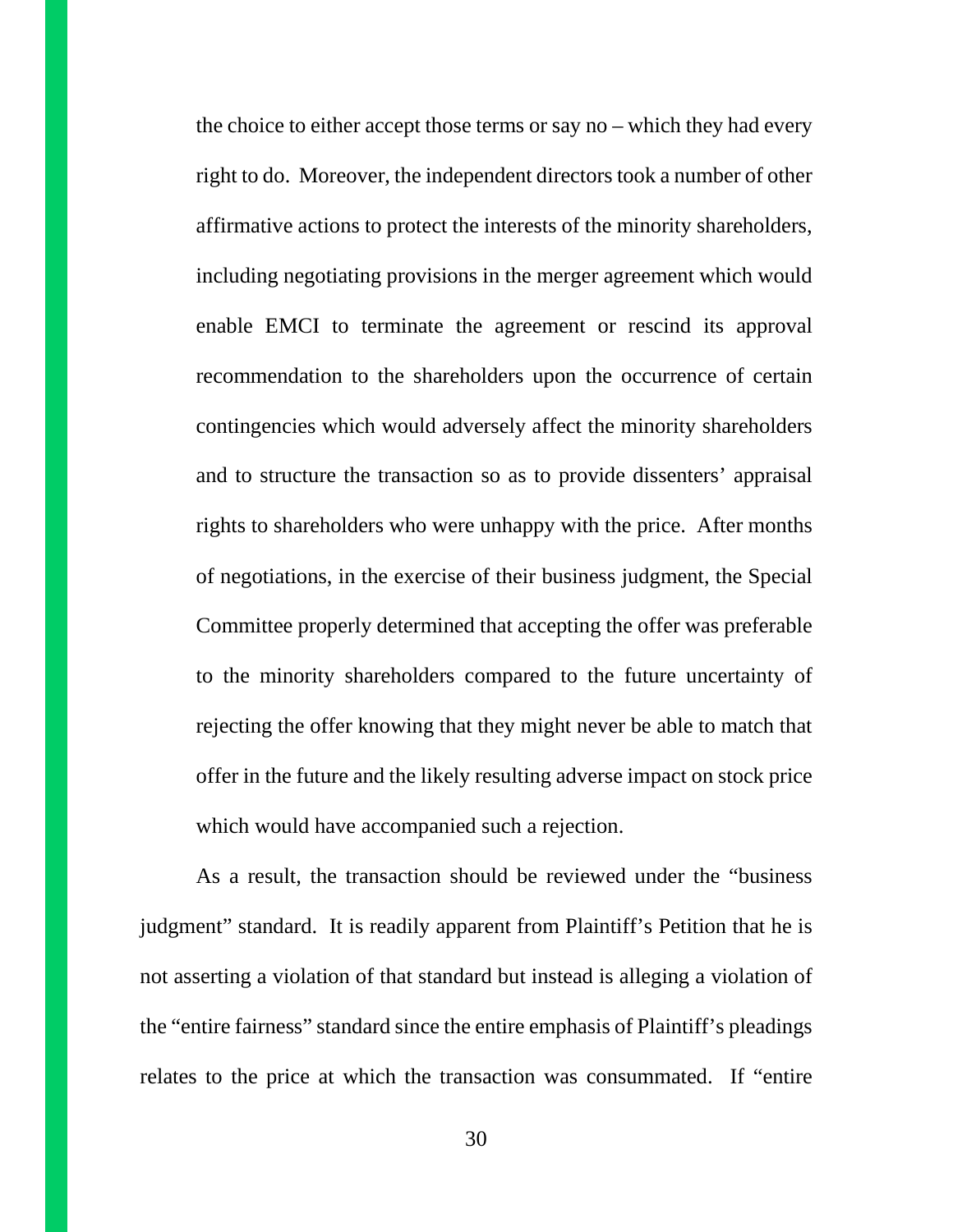fairness" were the applicable standard, the allegations in Plaintiff's Petition likely would survive a motion to dismiss, but here Plaintiff fails to allege facts sufficient to remove the review from the "business judgment" standard and also fails to allege any violation of that standard. Hence, the District Court erred in denying the independent directors' motion to dismiss.

#### **CONCLUSION**

 The Defendants utilized every conceivable procedural protection available to protect the interests of the minority shareholders here. Some of those procedural protections, such as use of the long form merger, also provided substantive protection to these shareholders by virtue of the availability of appraisal rights to dissenting shareholders.<sup>43</sup> It is simply impossible to imagine what further action they could have taken to protect the minority shareholders' interests.

This litigation is entirely focused on a Plaintiff who feels that the final price for his stock was not fair, despite the independent directors jumping through every protective hoop available. Plaintiff had the availability of

<sup>&</sup>lt;sup>43</sup> Some courts have held that appraisal rights are the exclusive remedy of shareholders in such mergers. While the Iowa Supreme Court may appropriately choose to adopt this position when special procedures such as were used here to ensure fairness are employed, it need not do so here in light of the failure of Plaintiff's pleadings to allege a claim upon which relief can be granted.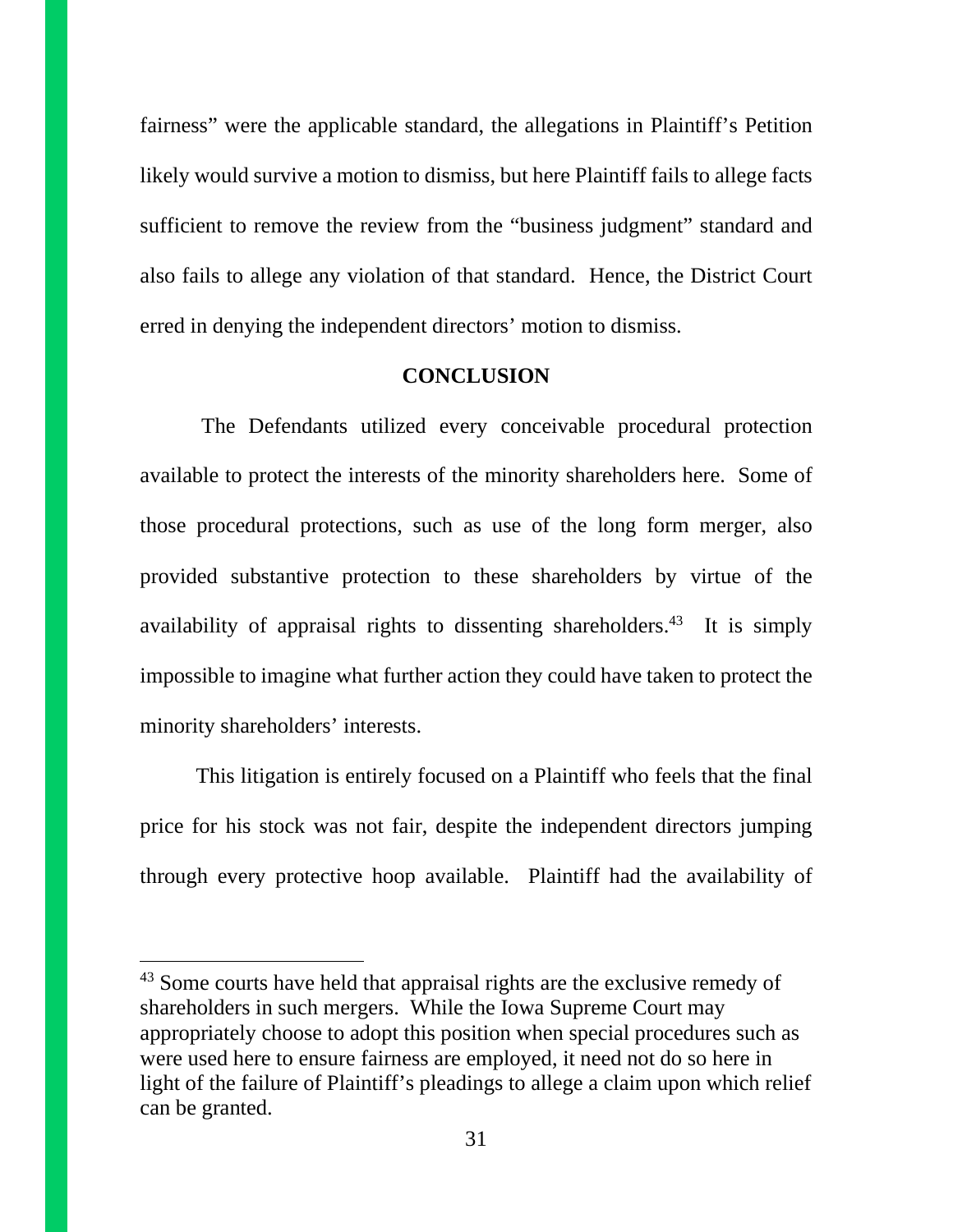appraisal rights to obtain a higher price and chose not to assert those rights. Instead, attorneys chose to pursue a merger objection class action suit to maximize their fees, which likely would have been much smaller in individual appraisal rights cases.

While Plaintiff's allegations likely would be sufficient to survive the independent directors' motion to dismiss if these procedural protections were not utilized and an "entire fairness" standard were applied, they are not sufficient to survive a motion to dismiss when such extreme procedural protections have been implemented by the independent directors and hence a "business judgment" standard should be applied.

The District Court's approach would prevent any case involving a merger objection to be dismissed on a motion to dismiss by independent directors by virtue of its decision that inapplicability of the defenses set forth in section 490.831(1)(a) need not be plead by plaintiffs, in direct contravention of the legislative intent of the nonliability provisions of Iowa Code section 490.831. Denying the independent directors' motion to dismiss in this context would exacerbate the concerns raised in the studies cited above and reinforce the incentives of the plaintiffs' bar to pursue unmeritorious class action litigation in public company mergers, with the principal objective being large plaintiff attorney fees.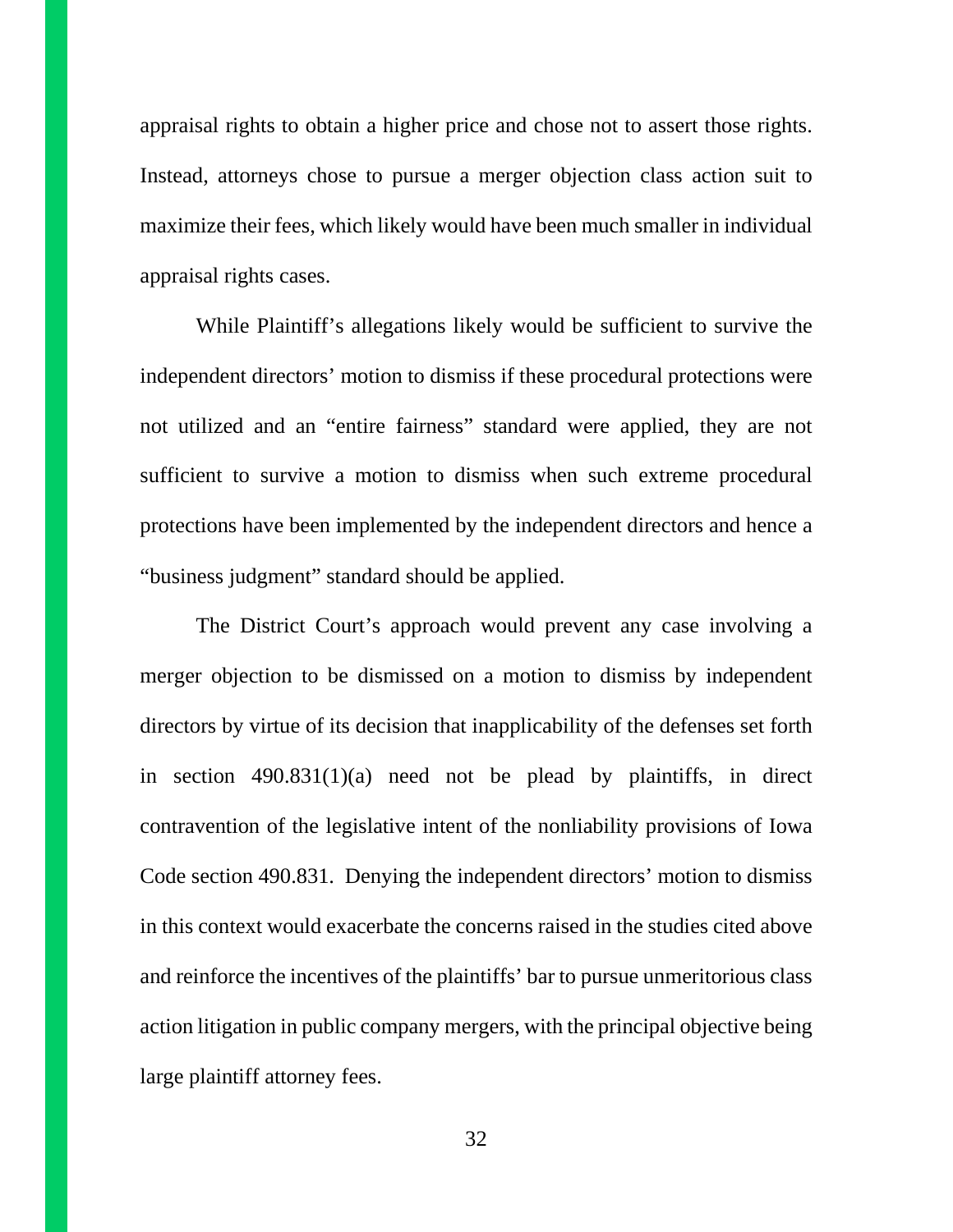Respectfully submitted,

*/s/ William C. Brown*  William C. Brown, AT0001216 BROWN, WINICK, GRAVES, GROSS AND BASKERVILLE, PLC 666 Grand Avenue, Suite 2000 Des Moines, Iowa 50309 Telephone: (515) 242-2412 Facsimile: (515) 323-8512 E-mail: william.brown@brownwinick.com

## ATTORNEY FOR AMICUS CURIAE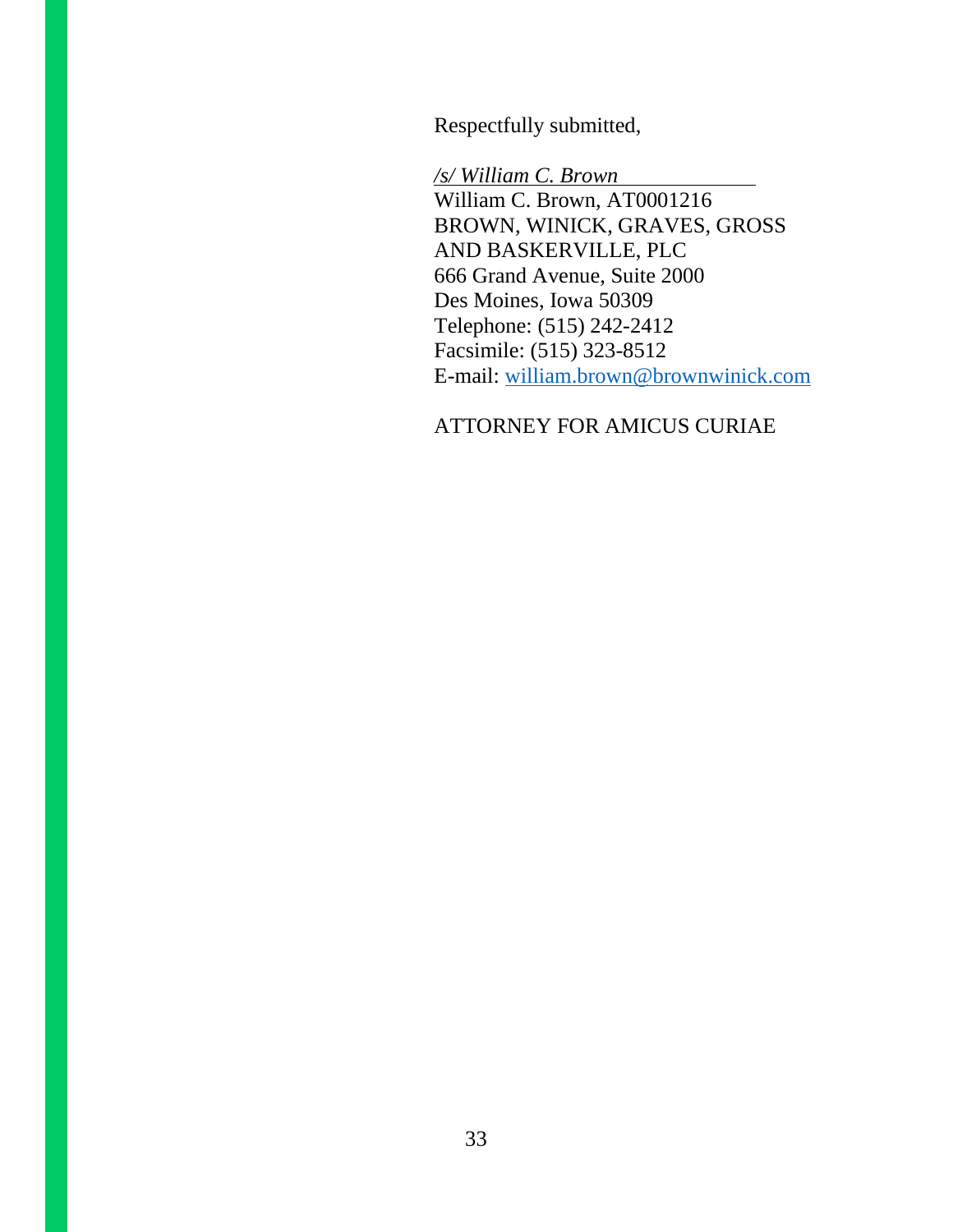## **CERTIFICATE OF COMPLIANCE**

This brief complies with the typeface and type-volume limitation of Iowa R. App. P. 6.903 (1)(d), 6.903(1)(e)(1), and 6.903(1)(g)(1) because this brief has been prepared in a proportionally spaced typeface using Times New Roman, in font size 14 and contains 6,262 words, excluding the parts of the brief exempted by Iowa R. App. P.  $6.903(1)(g)(1)$ .

> /s/ *William C. Brown*  William C. Brown